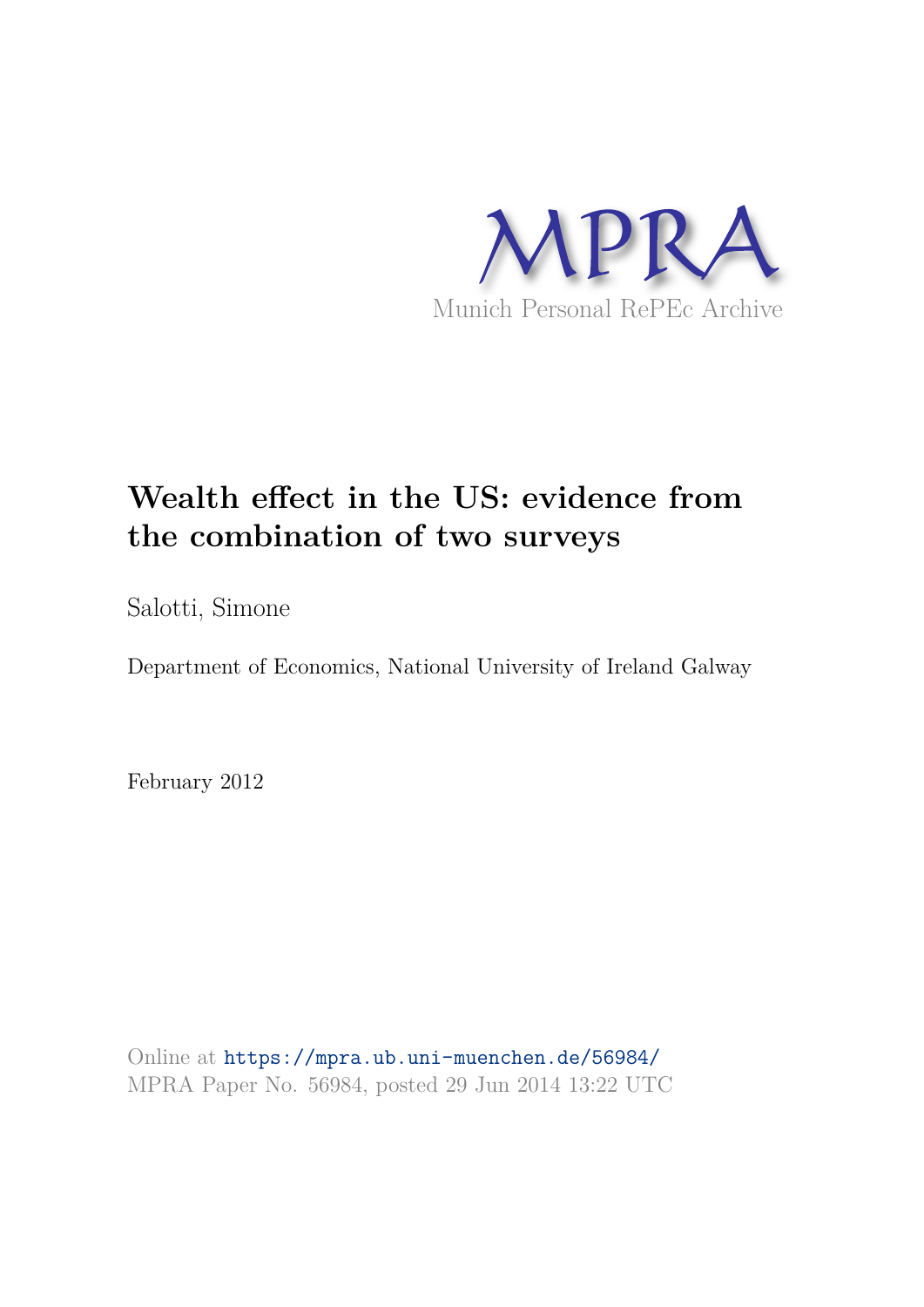# **Wealth effects in the US: evidence from the combination of two surveys**

Simone Salotti

*Department of Economics, National University of Ireland Galway, University Road, Galway (Ireland)*  +353 091 493053 simone.salotti@nuigalway.ie

#### This version: February 2012

I thank Luigi Benfratello, Gianni Betti, Niall McInerney, Anthony Murphy, Stephen O'Neill and Tiziano Razzolini for their help. I also thank all the participants in the 2<sup>nd</sup> Italian Doctoral Workshop in Economics and Policy Analysis (Moncalieri, 2009) and in the 25<sup>th</sup> Conference of the Irish Economic Society (Limerick, 2011) for useful comments on a previous version of this paper. All remaining errors are my responsibility.

**Abstract.** In this article we investigate the role of wealth in household consumption during the period 1989-2007 using a household-level cross sectional dataset. We combine information from the Consumer Expenditure Survey and the Survey of Consumer Finances to build a detailed dataset for the US for this. We adopt a sample combination procedure which differs considerably from that used earlier by other researchers. When comparing our results with previous research, we find a higher elasticity of consumption with respect to income and a lower elasticity of consumption with respect to both housing wealth and, particularly, to financial wealth.

*Keywords: Consumption, Wealth effect, Household wealth, Sample combination.* 

*JEL classification: D12, E21.*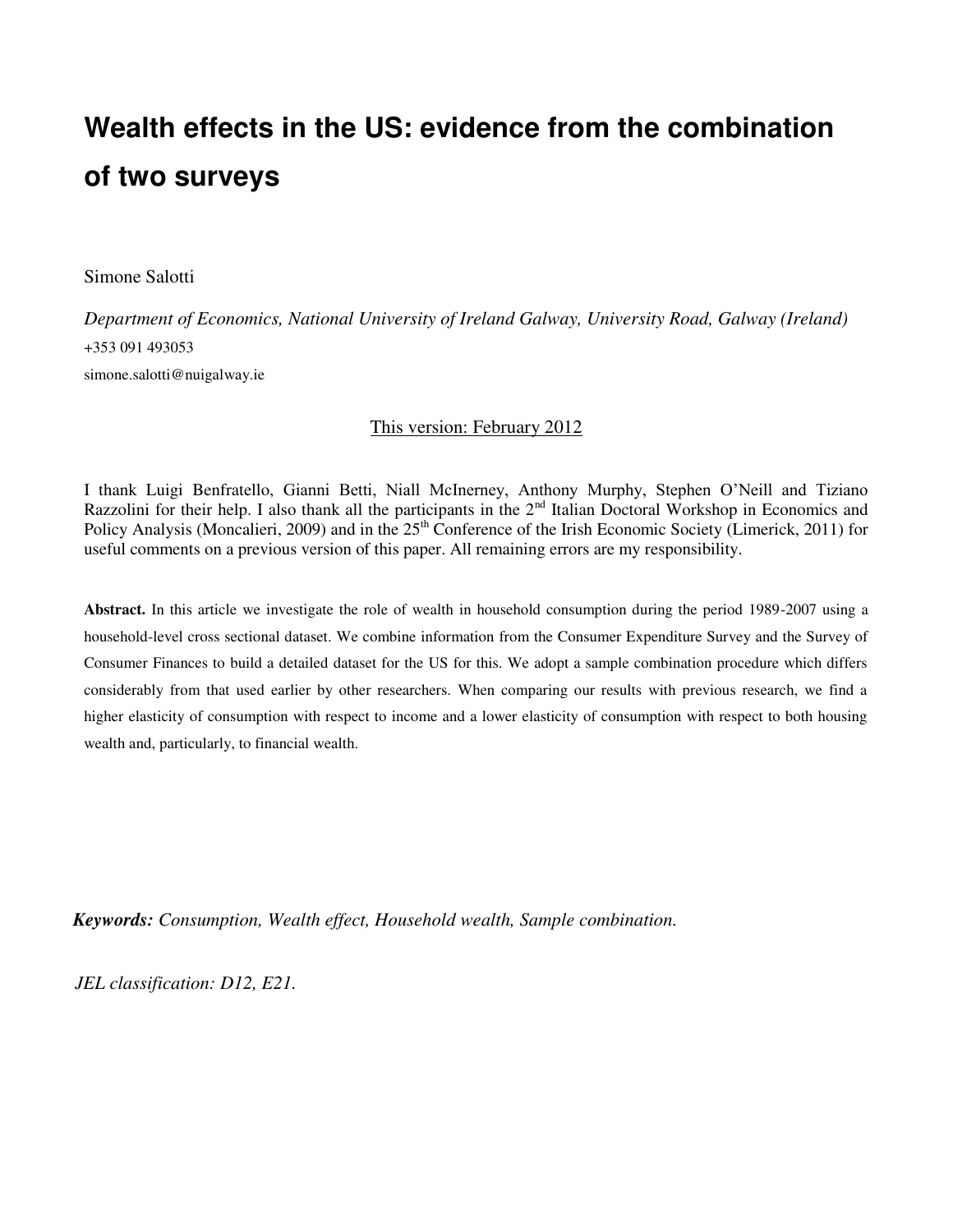## **1. Introduction**

During the Nineties and up to the 2007 subprime mortgages crisis, increasing stock and house prices coincided with a considerable decline in the US savings rate. This led to a renewed interest in the understanding of the determinants of savings and consumption. In particular, the recent literature has concentrated on the effects of household wealth on consumption through the so called 'wealth effect' channel (Paiella 2009). For example, Greenspan (2003) credited housing wealth, realized capital gains, and home equity borrowing with shoring up the economy in the aftermath of the stock market collapse of 2000 and the recession of 2001, primarily through their effects on consumer spending. Some authors claim that the decline in the personal saving rate is due to the significant capital gains in corporate equities experienced over this period (Juster et al., 2005). Others conclude that there is, at best, weak evidence of a stock market wealth effect, and they underline the importance of housing wealth in determining the households' decisions on consumption and savings (Case et al., 2005). However, the mechanism through which wealth affects consumption is not clearly understood. While the arguments supporting a direct wealth effect are clear (changes in wealth directly cause changes in consumption through their effect on households' contemporaneous budget sets), the empirical evidence from the large literature that investigates the role of wealth shocks on consumption is inconclusive. Moreover, wealth can affect consumption through the indirect channel of providing collateral for obtaining access to credit (Hurst and Stafford, 2004, Carroll et al., 2003).

We investigate the role of wealth in household consumption during the period 1989-2007 using a household-level crosssectional dataset specifically built for this purpose. Given the absence of a single survey containing detailed data on both variables, we combine information from the Consumer Expenditure Survey (CES) and the Survey of Consumer Finances (SCF). Essentially, we impute the SCF wealth variables to the CES households (i.e. we use the SCF as a donor to enrich the set of CES variables) in order to estimate a consumption equation with wealth, in its various components, as one of the main explanatory variables. To the best of our knowledge, a similar procedure has previously been used only once for similar purposes, by Bostic et al. (BGP) (2009). However, we adopt a sample combination procedure which differs considerably from the one implemented by BGP (2009) by following closely the rigorous guidelines on data matching outlined by Ridder and Moffitt (2007). In their paper, they provide a comprehensive survey that aims at guiding and stimulating research on data combination. The aim of our paper is to set an empirical standard for future sample combination procedures. Thus, we offer a Web Appendix complete with all the codes in order to ensure not only the repeatability of our analysis, but also to make it possible to follow a similar practice for future analyses. In fact, the previous literature on the wealth effect is beset with the problem of low quality data, resulting in mixed empirical evidence (Paiella, 2009). By comparing our results with those of BGP (2009), we show that while some of the previous findings hold, most of them are substantially different. We discuss reasons for these differences in the paper.

In particular, we confirm that housing wealth effects are larger than financial wealth effects. However, the quantitative importance of both types of effects is found to be substantially lower than previously estimated, in line with studies that use aggregate data (e.g. Duca et al. 2011). We then confirm a downward trend in the importance of wealth in determining consumption until 2001, but also document a reversal of this tendency in 2004 and 2007. Finally, we achieve a better understanding of the role played by net wealth, found to positively affect consumption of the older households.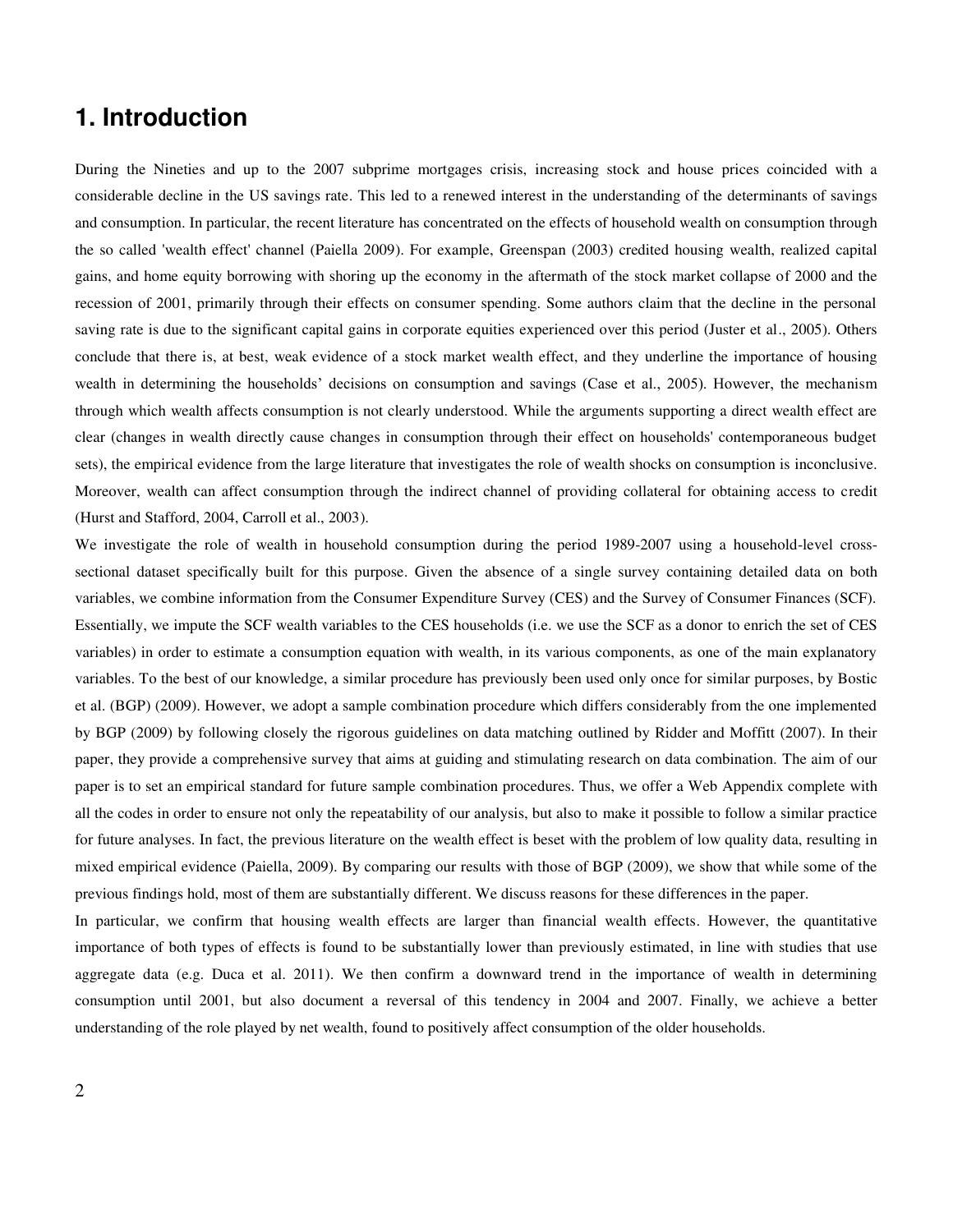The rest of this paper is organized as follows. Section 2 provides a review of the previous literature. Section 3 describes the data used and how they were combined. The econometric model (taken from BGP, 2009) is also presented. Section 4 presents and discusses the estimates, emphasizing the effects of the improved data construction on the results. Section 5 concludes briefly.

## **2. The wealth effect in the literature**

There is a large literature devoted to the study of the wealth effect. Most of it is based on the life-cycle model originally proposed by Ando and Modigliani (1963), and recently updated by, e.g., Aguiar and Hurst (2007) building on the New Home Economics literature originating with Becker  $(1965)$ .<sup>1</sup> According to the life-cycle theory, an increase in wealth leads individuals to gradually increase consumption, thus lowering their savings. Also, the propensity to consume out of wealth, whatever its form, should be the same small number (Paiella, 2007). In practice, this is likely to be violated, "if assets are not fungible and households develop 'mental accounts' that dictate that certain assets are more appropriate to use for current expenditure and others for long-term saving" (Paiella, 2007, 191). Thus, the appraisal of the wealth effect is an empirical matter. Consequently, a wide range of estimates have been produced. For the US economy, they usually lie between 2 and 7 cents of additional consumption per year per 1 dollar increase in household wealth. This is consistent with the magnitude of the effect estimated by the research staff of the Board of Governors of the Federal Reserve System, that maintains the longest and most regularly updated wealth effect estimates for the USA.

Aggregate data analysis typically finds positive effects of increases in wealth on private consumption (Davis and Palumbo, 2001; Mehra, 2001). In addition, the real estate wealth effect seems to be larger than the stock market wealth effect. This arises from studies that concentrate either on the former (Belski and Prakken, 2004; Catte et al. 2004), the latter (Ludvigson and Steindel, 1999; Poterba 2000; Edison and Sløk, 2002; Case and Quigley 2008), or both (Benjamin et al., 2004; Case et al., 2005). As it is common in the empirical literature, some authors find opposing results on the relative importance of the two types of wealth effects (e.g. Dvornak and Kohler, 2007). There is no consensus on the econometric techniques to adopt, either. In particular, some studies try to isolate the short run effects of wealth changes from the long run effects, due to the belief that wealth shocks must be perceived as permanent in order to affect consumption. While most of these studies adopt cointegration methods to disentangle between the short run and the long run (Lettau and Ludvigson, 2004), some authors choose alternative ways (e.g. Carroll et al., 2006; Morris, 2006).

However, the use of aggregate data has been criticized due to the potential endogeneity arising out of the link between wealth, past savings/consumption decisions, and movements of asset prices. Attanasio and Banks (2001) also advise not to use aggregate data because of aggregation issues and difficulties in decomposing age, cohort and time effects. Generally, householdlevel data studies tend to confirm the results of the studies that use aggregate data (Levin, 1998, is a notable counterexample, as he concludes that wealth does not affect consumption), but have an enhanced ability to distinguish between different channels through which wealth changes affect consumption. Depending on the data used, some authors have been able to shed light on the role of liquidity constraints and precautionary savings (e.g. Egelhardt, 1996, and Campbell and Cocco, 2007, respectively).

<sup>&</sup>lt;sup>1</sup> Also, seminal papers by Becker (1981) and Ghez and Becker (1975) have inspired recent empirical studies on consumption and retirement (e.g. Aguiar and Hurst, 2005). See Attanasio and Weber (2010) for a comprehensive survey.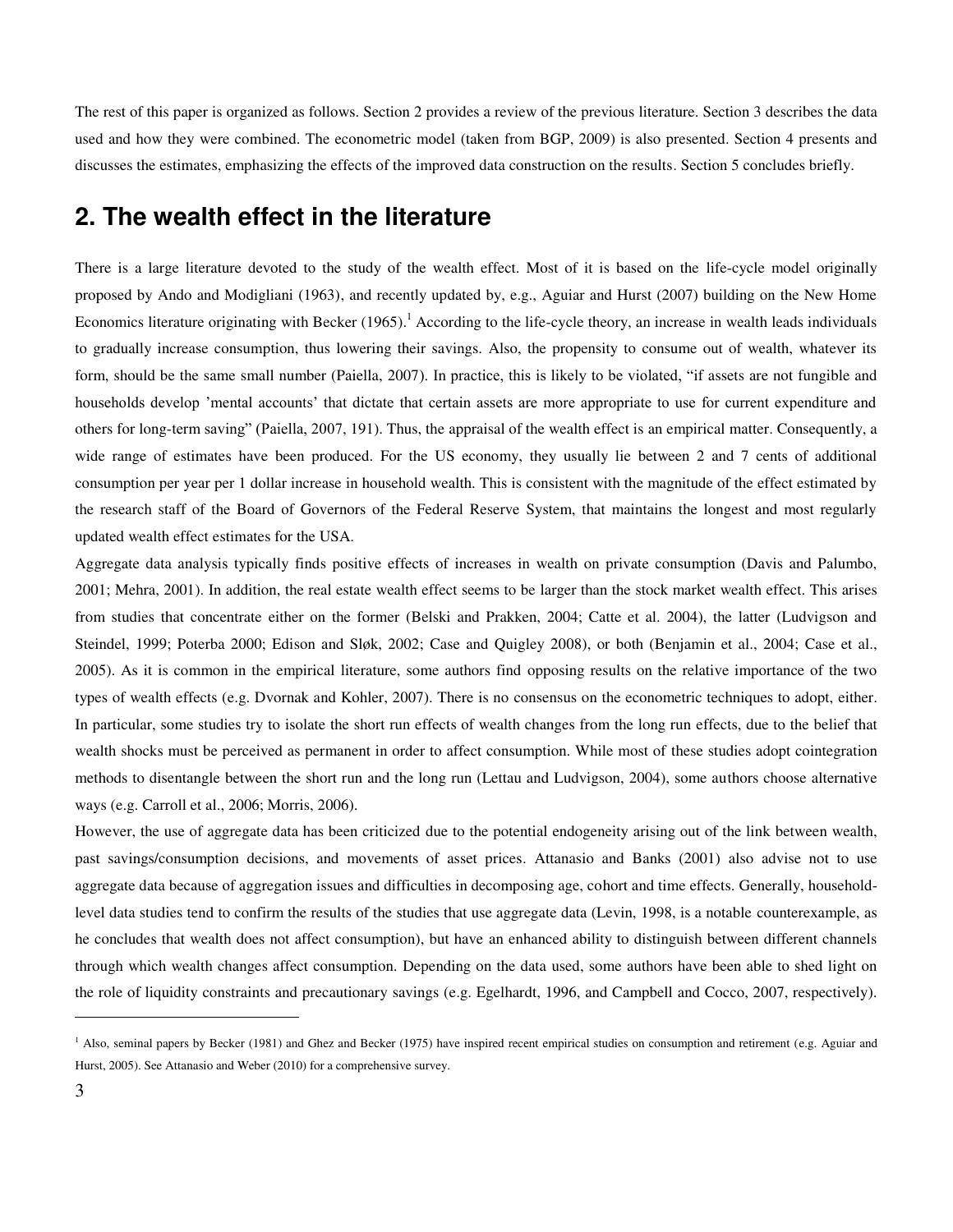In addition, household-level data may permit distinguishing between durables and non-durables consumption (e.g. Fernandez-Villaverde and Krueger, 2007), and, on the wealth side, among different components of both financial and housing wealth (e.g. Juster et al., 2005). Accordingly, a whole strand of literature uses household-level data to investigate the magnitude of the wealth effect. While there are few studies on economies other than the US (Campbell and Cocco, 2007 on the UK; Paiella, 2007 on Italy), most authors concentrate on the US economy (Engelhardt, 1996; Skinner, 1996; Parker, 1999; Dynan and Maki, 2001; Lehnert, 2004). This is due to the availability of many US survey and panel datasets, such as the CES, the Panel Study of Income Dynamics (PSID), or the SCF. However, each of those, taken in isolation, has drawbacks for the type of analysis considered here. The PSID contains data on food consumption only, and data on household wealth have been collected only every five years since 1984. The CES has detailed consumption data, but the quality of its wealth data is low due to limitations both in scope and precision. It is now also widely agreed that it substantially underestimates consumption, particularly at the higher income levels (this could imply smaller apparent wealth effects). On the other hand, the SCF does not contain detailed consumption variables, but information on wealth is collected very accurately. Some authors (e.g. Maki and Palumbo 2001) tried to overcome these problems by using cohort-level analysis based on the original ideas by Browning et al. (1985) and Deaton (1985) by combining aggregate and household level data. An interesting alternative is the one adopted in the paper more closely related to ours (BGP, 2009), where a sample combination technique has been used to obtain a dataset suitable for an analysis of the wealth effect.

The focus of our paper lies in the careful construction of a new household-level dataset combining information from the CES and the SCF in order to check if the data construction process significantly affects the wealth effect estimates. A sample combination procedure is used to impute missing values of wealth variables to households for which detailed consumption data have been collected. We make sure to satisfy the conditions needed for such a procedure, i.e. the fact that both samples must be drawn from the same population, and that there are sufficient common socio-demographic variables on which to base the combination procedure. The process generates a dataset which contains a large amount of information, which helps in dealing with the problem of omitted variables, and therefore moderates the issue of endogeneity. Similar methods of integrating different sources of information have been recently used by some national institutes of statistics as a convenient way of obtaining detailed datasets without having to incur the costs of producing brand new surveys (Rosati, 1998; Del Boca et al., 2005). We closely follow the guidelines established in the literature (Ridder and Moffitt, 2007; D'Orazio et al., 2006). The next section deals with the various steps of the sample combination procedure. We then perform an econometric estimation close to the one performed by BGP (2009) in order to compare the results arising from the two different datasets.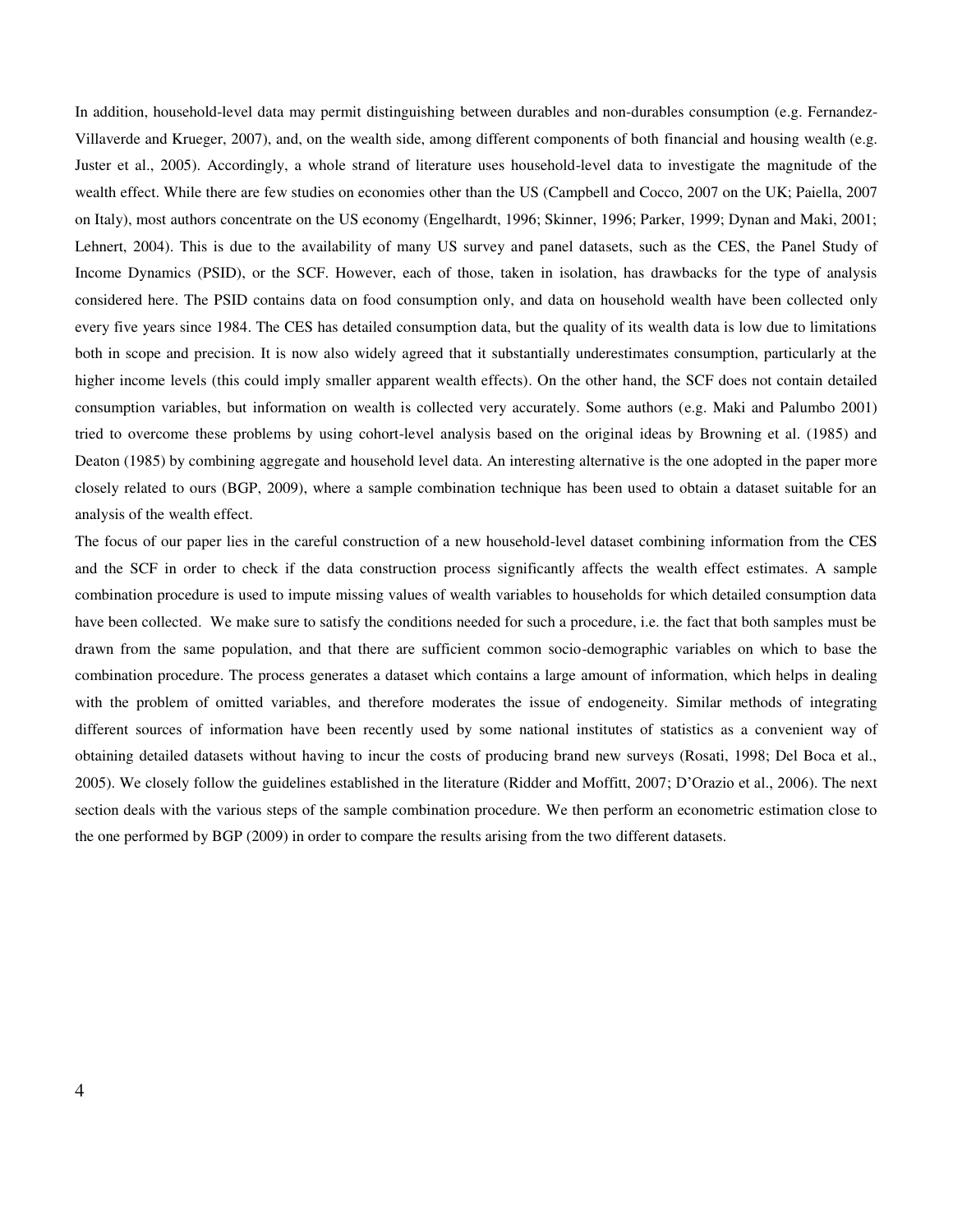## **3. Data and model**

#### **3.1 CES and SCF data**

Our analysis utilizes wealth data from the SCF in order to enrich the information contained in the CES for the period 1989-  $2007<sup>2</sup>$  The dataset resulting from the combination of these two surveys contains data on both consumption and wealth, making it the appropriate source for the analysis of the wealth effect. It also contains a rich set of additional socio-economic variables that attenuate the problem of endogeneity arising from omitted variables.

The CES is collected by the Bureau of Labor Statistics (BLS) to compute the Consumer Price Index (CPI), and contains data on a large proportion of total household expenditures (see Garner et al., 2006). It is a rotating panel in which each household is interviewed four consecutive times over a one year period. Each quarter, 25% of the sample is replaced by new households. As the survey contains quarterly data, we had to extrapolate data on yearly consumption to perform the combination with the SCF. Interviews are conducted monthly about the expenditures of the previous three months: for example, a unit interviewed in January will appear in the same quarter as a unit interviewed in February or March, even if the reported information will cover a slightly different period of time. This overlapping structure of the sample complicates the task of estimating annual consumption in many dimensions. First, the year over which we have information for each household is different depending on the month in which the household completes its cycle of interviews. Second, and even more important, not all households complete the cycle of four interviews, and therefore don't report all the expenditures made in one year. What follows is a detailed explanation of the procedure used to obtain annual data from the CES.

In order not to waste a vast amount of information, we have chosen to use the data of the households present for the whole year of reference, as well as the data of the households that were interviewed for three periods or fewer. First, we harmonized the expenditure variables using the CPI in order to have all expenditures expressed in the prices of June of the reference year. Second, we seasonally adjusted the quarterly measures of consumption using the ratio to moving average method. Finally, we used a simple technique to extend these corrected quarterly expenditures to the whole year of interest: we multiplied by four the expenditure of the households present for one quarter only, by two the expenditure of two quarters and by four thirds the expenditure of the households interviewed for three quarters. For the households that were present for four quarters in a row, we computed the sum across quarters. We believe that this procedure does not produce distorted measures according to the number of quarters for which there are data in the CES, due both to the CPI harmonization and, more importantly, the seasonal adjustment. We also checked whether this operation led to a dataset differing from the original (quarterly) one in terms of distributions of the variables that we used in our analysis, and found no significant differences. For each household, in addition

<sup>&</sup>lt;sup>2</sup> The CES contains both the Diary Survey and the quarterly Interview Survey. We used the latter, which constitutes the bulk of the survey, containing all kinds of expenditure, while the Diary Survey only serves as a supplement for different details.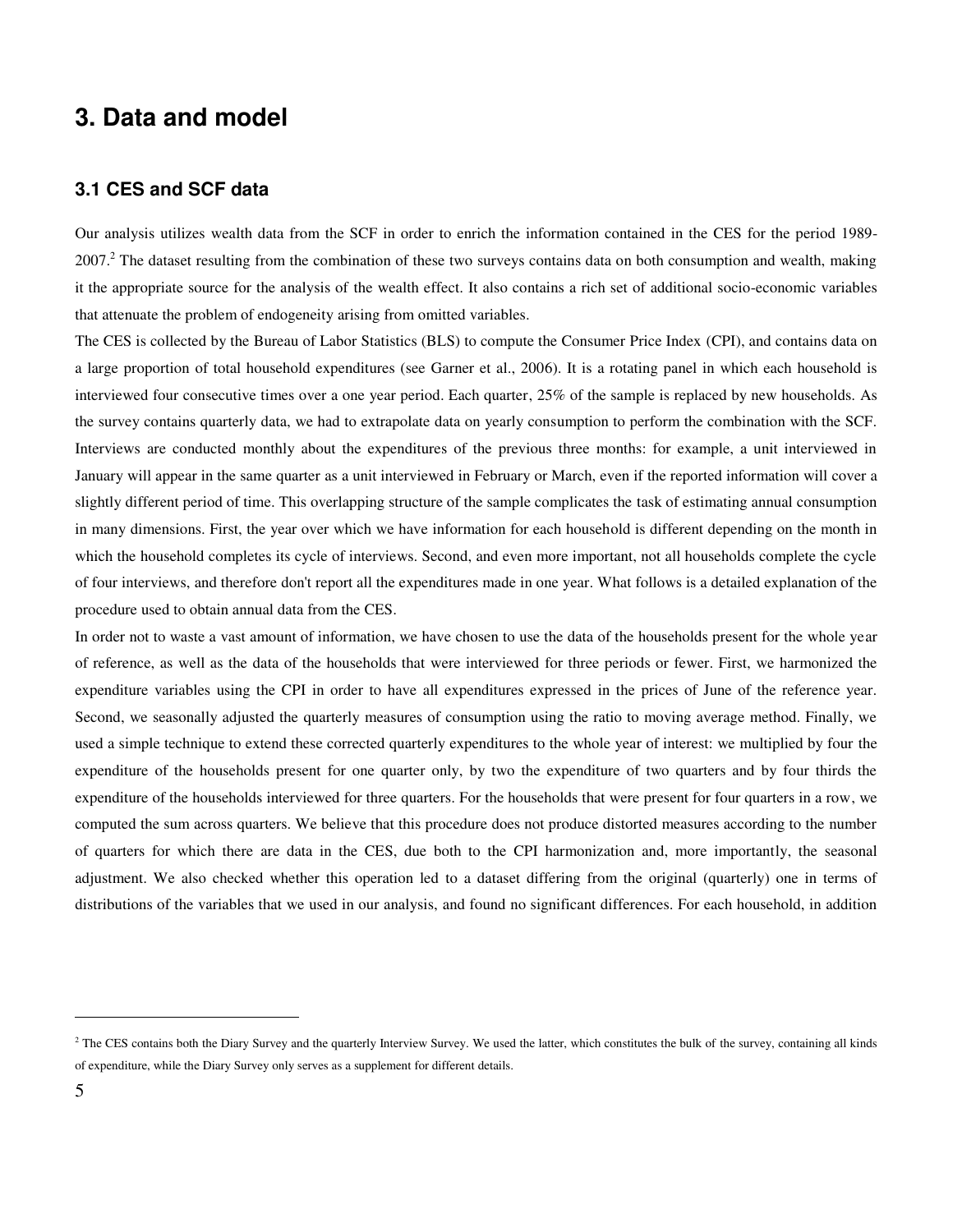to the consumption variables, both for total and non-durables expenditure, we kept socio-demographic variables and annual income.<sup>3</sup>

The household wealth data that we imputed to the CES households come from the SCF, which is triennial and is produced by the Federal Reserve Board. This survey contains socio-demographic information that proved valuable for the statistical matching procedure. In particular, we used data on marital status, race, age, education and occupation of the household head, home ownership status and family size. The period covered by the analysis starts in 1989, because the SCF question frame was different in earlier periods, and ends in 2007, with 7 periods in total. In addition, we used the information contained in all the five implications of the SCF (five different versions of the dataset that derive from the multiple imputation procedure used to approximate the distribution of missing data, as explained by Kennickell, 1998), by performing the sample combination with the CES separately for each implication. To accurately account for multiple imputation, the estimation of the consumption models has been carried out using Repeated Imputation Inference (RII, see Rubin 1987, Montalto and Sung 1996). Briefly, this method exploits all the five implications of the SCF dataset and combines the resulting estimates in order to produce the best point estimates and estimates of variance for the parameters of interest in the case of imputed missing values. The resulting dataset is different from that of BGP (2009) in many respects. First, we end up with both a higher number of observations and a larger number of variables. Second, we do not constrain the analysis to home owners only. Third, we are able to keep households whose head is older than 65 years old. Fourth, our analysis includes the years 2004 and 2007, while BGP (2009) include data up to 2001 only.

#### **3.2 The matching procedure**

 The aim of the procedure is to look for similar households across the two surveys and then to attach the wealth variables observed for the SCF households to the most similar ones in the CES. The resulting "augmented" CES contains detailed information on wealth in addition to the consumption and socio-demographic variables originally collected by the BLS. In constructing and applying the matching procedure we followed the principles and suggestions outlined by Ridder and Moffitt (2007). The details of the procedure are the following.

We first partitioned both samples into cells based on six categorical variables in order to avoid matching individuals that differ in important characteristics. For the year 2007, and similarly for the other years, more than 700 cells were created, compared to 72 cells made by BGP (2009). Using a higher number of cells should lead to a more accurate match, ensuring a higher similarity between matched households. However, there could be relatively "poor" matches in cells containing a low number of households, and this is the reason why we refined the matching using the distance variable (that summarizes the differences between households) as explained below. The variables used to create the cells are the following:

\* Race - white, black or other;

 $3$  We had to decide how to proceed with the households for which socio-demographic variables changed from one quarter to another. For example, when the educational status changed from one quarter to another, we used the educational status of the quarter closer to the central quarter of the year (this turned out not to be crucial for the analysis, as using the first value available resulted in an almost identical dataset). We decided not to use the average of these variables, since most of them are categorical.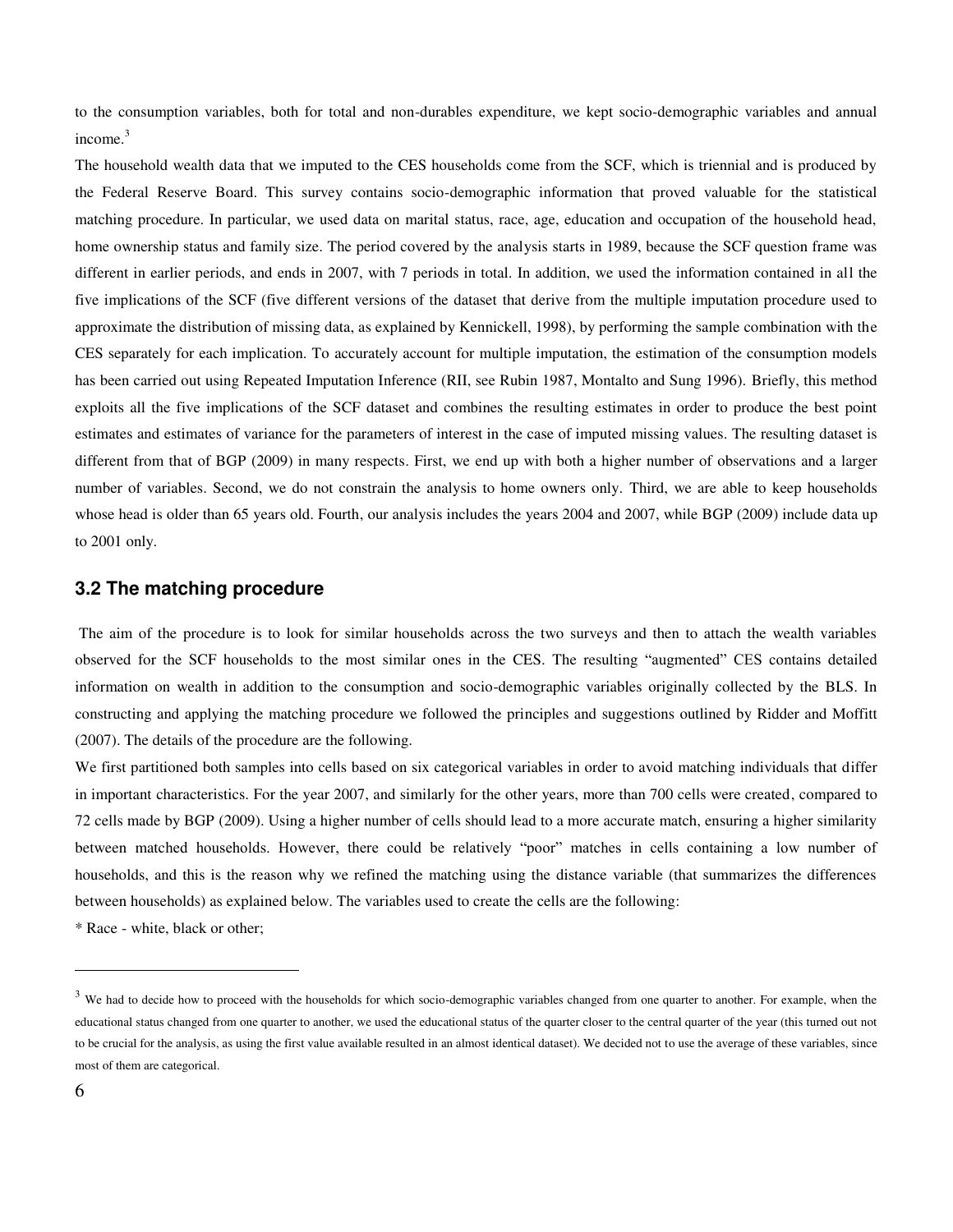\* Marital status - married or not;

\* Education - twelfth grade or less, high school, some college or more;

\* Tenure - home owner or not;

\* Occupation - not working, managers and professionals, technicians, services, operators, other;

\* Family size - one, two, three or four or more people in the household.

Due to this detailed partition which makes use of many different variables, we were able to avoid the risk of matching pairs of households differing in fundamental characteristics. Almost every cell contained individuals from both surveys, and the imputation of the wealth variables to the CES households has been done only using SCF households pertaining to the same cell. Within every cell, we looked for the most similar households across the two surveys according to income and age, building a unique distance function able to measure the differences in these two variables. We did this by performing a bivariate (income and age) propensity score matching based on Mahalanobis distance. In order to perform a precise matching, we deliberately decided to treat age as a non-categorical variable (building 5 or 10 year groups, as it has been done in some previous works included BGP, 2009), something that would have left income as the only variable to be used in the within-cell matching. In particular, suppose we used 10 year age groups, dividing between individuals that are 21-30 years old, 31-40 years old and so on. In this case it would have been possible to match a 30 years old household with a 21 years old control, even if a 31 years old control (with equal income) would have been a better choice. By using age together with income for the propensity score matching, we avoid such a possibility and we minimize the distance between potential controls of the SCF and similar individuals of the CES.

The wealth values of the SCF households were assigned to the most similar CES households within the cell. We also refined the matching by dropping the households for which the values displayed by the distance function were too high, i.e. the matched households had non-deniable differences in age and/or income to be paired together. Specifically, we set a threshold so that the households that lie in the top 15% of the distribution of the distance variable are dropped. We also had to build a different distance function for the cells with one or two individuals only from either one or the other survey, using the normalized logarithmic income and age. We dropped the top 20% of households matched according to this second, and rougher, algorithm (with few households in a cell, there was a higher probability to match pairs of households that differ significantly in their values of income and age). We assess the sensitivity of results to the choice of the thresholds.<sup>4</sup> The matching process yielded a dataset with more than 14000 observations in 2007.

We checked the results of the matching procedure in two different ways. We verified the similarity among the correlations between income (which is observed in both surveys) and the wealth variables both in the SCF and in our augmented CES (postmatching). Table 1 shows that the similarity is very high, suggesting that the procedure did not alter the distribution of the imputed variables, a signal of good quality of the overall sample combination. Furthermore, we compared the probability density functions of the matched variables (SCF original wealth values versus wealth values post-sample combination) obtained with a kernel density estimation, finding reassuringly similar curves.

*insert Table 1 about here* 

<sup>&</sup>lt;sup>4</sup> For a detailed robustness check see the end of Section 4 that discusses the evidence presented in Table 8.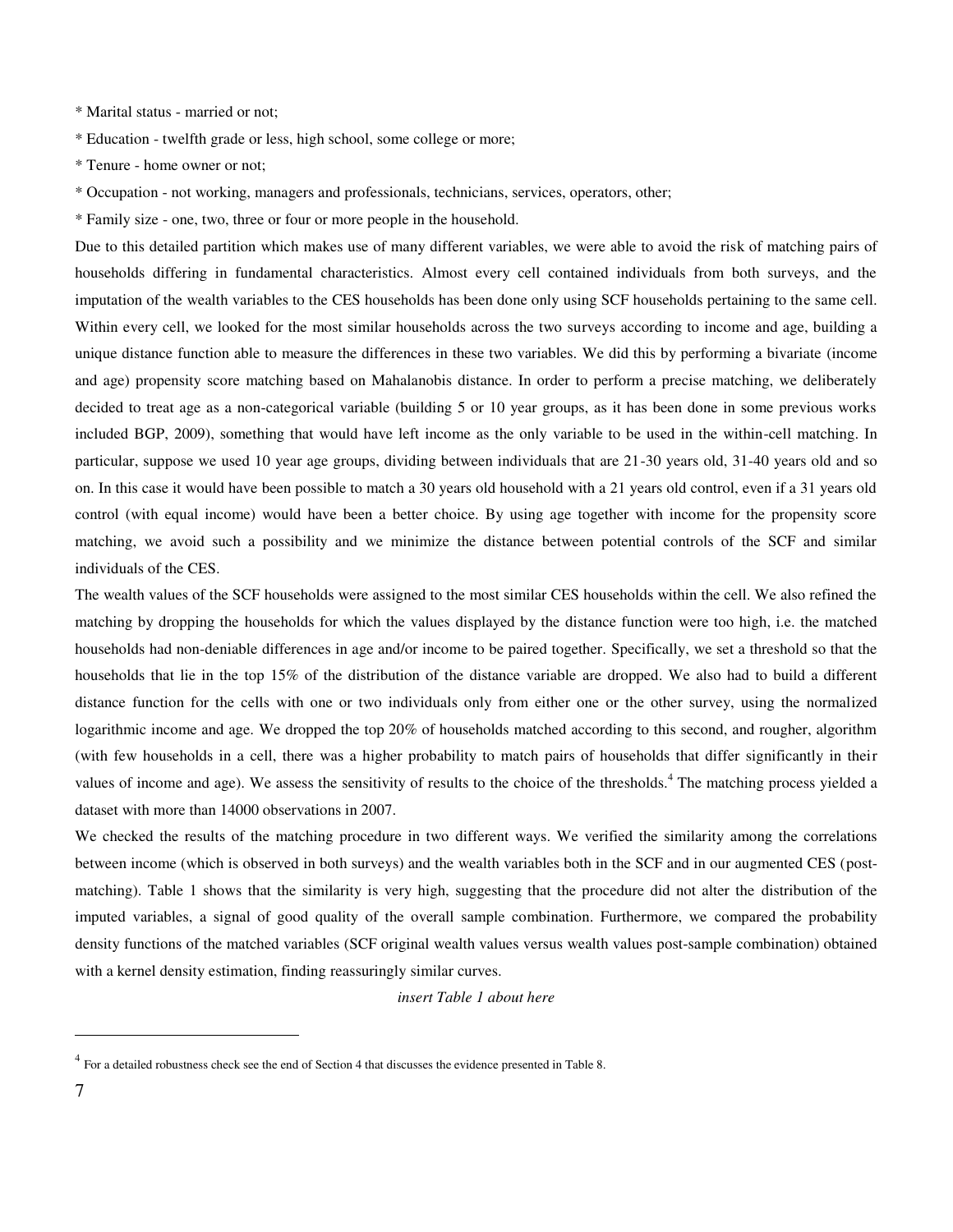#### *insert Figures 1-7 about here*

Figures 1-7 report the graphs for household net wealth: we have chosen to report this variable because it includes both assets and debt, and therefore summarizes better than other variables the results of the matching procedure. Although the two distributions do not completely overlap because not all the SCF individuals are used as donors in the matching procedure, the curves do show very similar patterns, again making sure that the matching procedure maintained the distributional properties of the variables of interest.

We took these precautions because there are some conditions that have to be met in order not to commit errors when using sample combination methods. First, the two different surveys must be two samples drawn from the same population. Second, there must be a set of common variables on which to condition the matching procedure, as is clear from the above description of the procedure. Third, the conditional independence assumption must hold. As for the first condition, both the CES and the SCF are samples representing the US population. Their sample designs are different, since the SCF oversamples households that are likely to be wealthier, while the CES does not. However, we decided to proceed with the sample combination procedure without correcting for this difference, since any correction (that is, dropping a certain percentage of the wealthier SCF households) would have involved a high degree of subjectivity. Despite this fact, the resulting dataset is robust to the alternative modus operandi where the wealthiest SCF households are dropped before the sample combination. Actually, we also performed the combination procedure after having got rid of the wealthiest households present in the SCF in order to get comparable income distributions between the two surveys (in particular, dropping a percentage between 20 and 30% of the sample households with the highest income depending on the survey year). The resulting dataset did not differ noticeably from the one that we used. This is not surprising, because the Mahalanobis procedure discards the SCF households that differ considerably from the CES households in terms of income (and age), so that most of the preliminarily dropped SCF individuals would have been discarded anyway by the matching algorithm.

In terms of the second condition, there are many socio-demographic variables that are collected in both surveys, and the only problem here is to recode the variables in order to have them expressed in the same way. This has been carried out making a large use of the documentation that accompanies the public releases of the two surveys. Most recoding operations turned out to be straightforward. The most interesting exception has been the recoding of the occupational sector variable for the 1989 and 1992 waves of the CES, where there is an additional category, "self-employed", which is not taken into account in the SCF. In this case we performed a multinomial logit estimation to impute the occupational sector to the CES individuals labeled as "selfemployed" in order to proceed with the matching with the SCF. The estimation results were in line with the distributions of the occupational variable both in the SCF and in the subsequent editions of the CES. As for the third condition, we must ensure that we are not creating an artificial correlation between the consumption and the wealth variables by using the common sociodemographic variables to perform the combination. Because of the exogenous nature of most of these variables, we believe that this is not the case.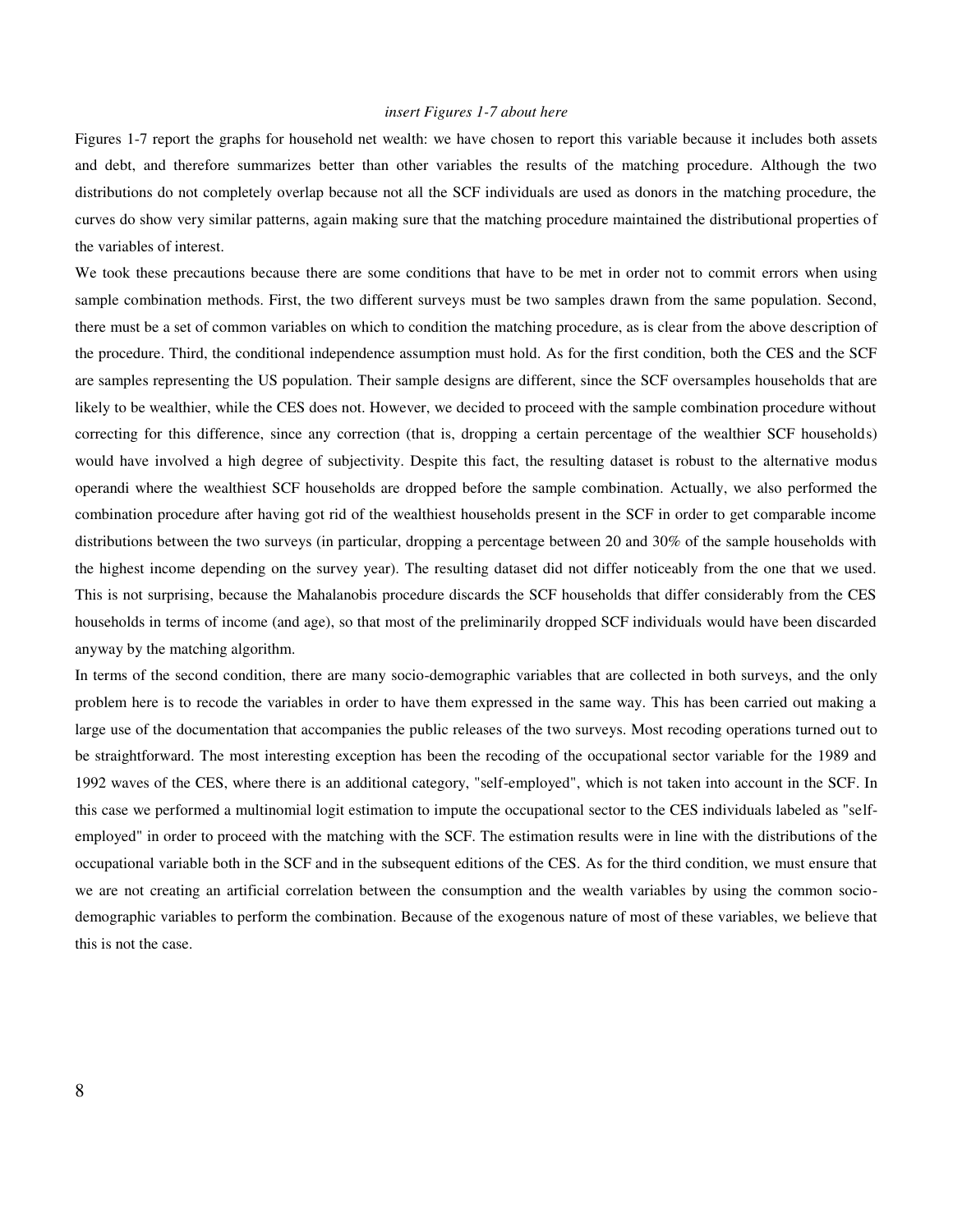#### **3.3 The model**

As a check of the relevance of the data handling process that we performed, we present the results of the estimation of an econometric model close to the one used by BGP (2009).<sup>5</sup>

$$
\log(C_{i,t}) = \beta_1 \log(Y_{i,t}) + \beta_2 \log(f_{i,t}) + \beta_3 \log(house_{i,t}) + \beta_3 \log(ore_{i,t}) + \alpha' Z_{i,t} + \varepsilon_{i,t},
$$
 (1)

where *C* is consumption (either non-durables or total consumption), *Y* is current income, *fin* is gross financial assets, *house* is the value of the house of residence (if any), *ore* is the value of the rest of the housing/real estate assets.<sup>6</sup> Finally, *Z* is a vector of socio-demographic controls: age, educational level, a dummy for the marital status (married or with a partner/single), two dummies for the race (one for African Americans, the other for non-Whites) and a dummy for the occupational status (working/not working) of the household head; the number of persons in the household; a dummy for the homeownership status; and three different dummies for the US geographical area (Northeast, Midwest and South, with West being the reference region). As our dataset contains observations for households where the head is over 65 years old, we also include some interaction terms to control for their different wealth and consumption dynamics of the old people. In particular, a dummy that takes the value of 1 if the household head is over 65 years old is multiplied by income and by the relevant (according to the various model specifications, see below) wealth variables. Table 2 summarizes the variables used in the econometric analysis.

In order to investigate the importance of net compared to gross wealth we also estimate two additional specifications similar to the one of equation (1): one in which financial wealth is diminished by total household debt (for the home-owners, this mainly comprises mortgages), and one in which we use the value of the household housing/real estate assets (*house* + *ore*) diminished by total household debt. The two net wealth variables are, respectively, *netfin* and *nethre*. Table 3 presents some descriptive statistics of the consumption, income and wealth variables expressed in thousands of dollars to give an idea of the ranges and average values of these important variables.

#### *insert Table 3 about here*

We estimate the models using two alternative dependent variables: the logarithm of total consumption and the logarithm of nondurable goods expenditure. We disregard the expenditure on durable goods because its timing does not match the flow of services coming from the goods. In particular, the relationship between consumption, income and wealth applies to the flow of consumption, but durable goods expenditure "represents replacements and additions to a stock, rather than the service flow from the existing stock" (Paiella 2007, 198). This may be one of the reasons why BGP (2009) find results that highly differ between the specifications with total consumption and those with durables consumption. Therefore, we mainly concentrate on the results for total and non durable goods consumption, showing that the use of the latter yields interesting additional insights.<sup>7</sup>

<sup>&</sup>lt;sup>5</sup> Similar models have also been used by Mehra (2001), Juster et al. (2004), and Paiella (2007b).

<sup>&</sup>lt;sup>6</sup> Note that we do not drop the households with wealth amounting to 0-0.99 dollars. Rather, we treat them as if their wealth amounts to 1 dollar, so that taking the logarithm yields a value of zero.

 $^7$  Additionally, the issue of endogeneity is likely to heavily affect the results in the case of durable goods expenditure. Suppose a household buys a house in 2004: we would observe an increase both in housing/real estate wealth and in durables consumption. This complicates the estimation of the wealth effect due to the presence of a spurious relationship. Using non-durables consumption as the dependent variable mitigates this problem.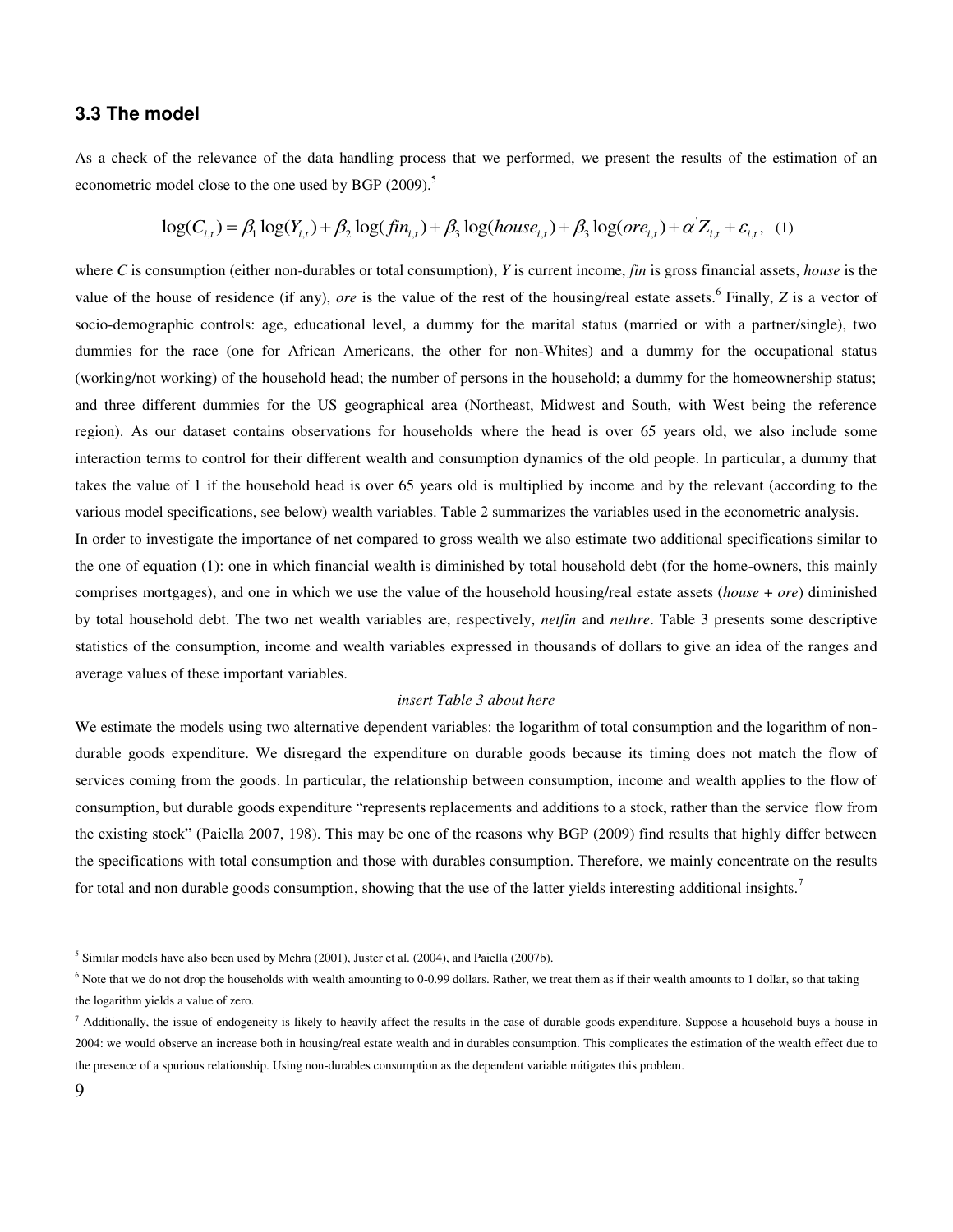The models are estimated cross-sectionally (using data on 1989, 1992, 1995, 1998, 2001, 2004 and 2007) and by pooling data over the seven surveys. In the latter case, year dummies are added as additional controls.

## **4. Results**

The results of the estimation of equation (1) are reported in tables 4 and 5 (with total and non durables consumption as the dependent variable, respectively). CES sample weights have been used in all the estimates. The discussion below will highlight the differences with the BGP (2009) results and will suggest some possible reasons behind them.

#### *insert Tables 4 and 5 about here*

Current income plays a very important role in determining current consumption, with an estimated elasticity ranging between .32 and .53, significantly higher than the BGP (2009) estimates and in line with estimates made using aggregate data (Duca et al. 2011). Turning to the wealth-related coefficients, different components have different effects on consumption. In particular, gross financial wealth -*fin*- positively affected both types of consumption during the Nineties only (during the stock market boom), while its estimated coefficients are not significantly different from zero for the rest of the sample period. However, when significantly different from zero, the estimated elasticity of consumption to financial wealth is very low, being it close to .01, less than half the point estimates of BGP (2009).

On the other hand, housing/real estate wealth positively affected consumption during the whole period of interest. In particular, the estimated house of residence -*house*- elasticity is higher than the one related to the rest of real estate assets -*ore*- (with total consumption as the dependent variable, the former lies between .01 and .03, while the latter never reaches .01). Even if the magnitudes are once again different (and lower) than those estimated by BGP (2009), this result conforms to their findings. Also, we confirm the downward trend of these elasticities up to 2001. In this respect, we are able to show a new result, due to our longer time span. In particular, we find that the downward trend is reversed in 2004 and 2007, since the estimated elasticities are considerably larger for these two periods. As in the case of the financial wealth coefficients of the Nineties, this does not come as a complete surprise, because of the well known housing prices bubble that started in 2000 and abruptly ended with the recent financial crisis in the second half of 2007. This suggests that housing/real estate wealth accounted for at least part of the continued rise in consumption after the burst of the financial wealth bubble in 2001. It is also worth noting that these estimated elasticities may be viewed as a lower bound for the actual wealth effects, since the model cannot take into account the increases in consumption of the two years for which wealth has not been measured (since the SCF is a triennial survey), and also because of the well-known underestimated consumption levels in the CES. The low estimated coefficients could also result from measurement error issues leading to some kind of attenuation bias. However, the reassuring robustness checks on the distributions of the wealth variables pre and post-sample combination lead us to believe that no attenuation bias is at work here. As for the differences with BGP (2009), the reasons must lie either in the different sample combination procedure or in the construction of the sample, or in both. The higher number of cells, the propensity score matching based on both income and age (as opposed to income alone), and the inclusion of both non-home owners and older households in the sample must be at the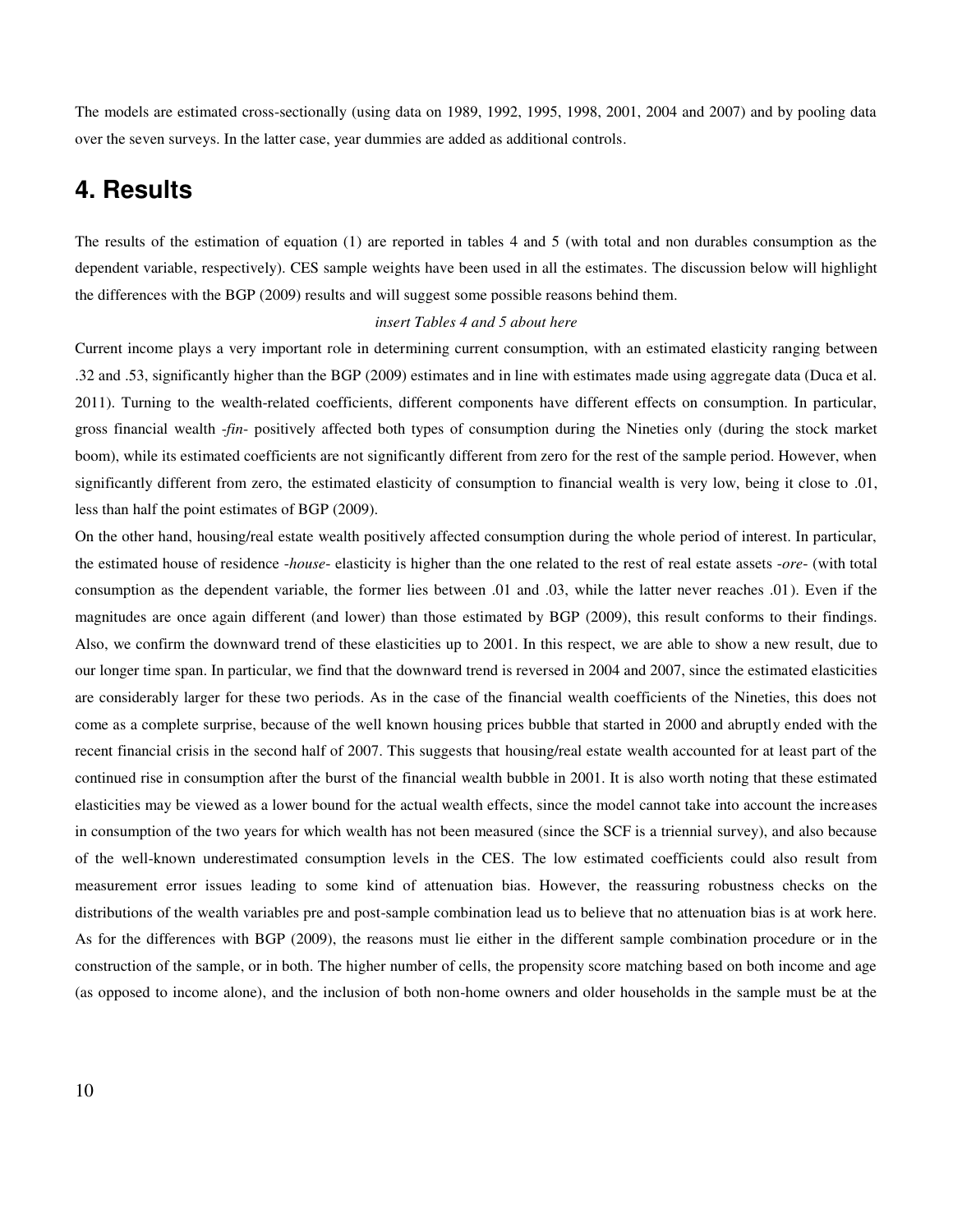roots of the different estimates.<sup>8</sup> Finally, the larger number of observations and explanatory variables result in the larger portion of the variability of consumption explained by our model. Our R squared ranges between .60 and .67, while in BGP (2009) it is substantially lower, ranging between .34 and .43.

The behavior of the older households is investigated through the interaction terms between the "old" dummy and the income and wealth variables. We see the inclusion of this set of controls as crucial, since both theory and previous empirical evidence suggest that older households behave differently from younger ones (e.g. Miniaci et al. 2010). The estimates show that older households experience a higher wealth effect from the value of the house of residence, reaching four cents per dollar of housing wealth with non-durables consumption as the dependent variable. The pooled cross-section estimates confirm that consumption patterns are sensitive to macroeconomic conditions, as all year dummies have highly significant coefficients.

Tables 6 and 7 report our estimates of the net wealth models, again for both dependent variables of interest.<sup>9</sup> The number of observations is lower than in the previous estimates due to the fact that we have to drop the households with negative net wealth values (the net financial wealth specification has the lowest number of observations). It could also be expected that this modification may bias the wealth coefficient, since only the richer households are considered in this part of the analysis. It is hard to predict the direction of the bias, since richer households may be either more or less sensitive to the value of their wealth when taking their consumption decisions.

#### *insert Tables 6-7 about here*

Table 6 (displaying the estimates of the net financial wealth specification) confirms the above findings for gross housing/real estate wealth, while the results for the net financial wealth effects are less clear-cut. Most estimated coefficients for the net financial wealth variable -*netfin*- are not statistically significant at standard levels (as in BGP, 2009). This is also the case when non-durables consumption is used as the dependent variable (Table 6b). However, the pooled cross-section estimates suggest that there is a small but positive net financial wealth effect. Similarly, in the model with net housing/real estate wealth -*nethre*- (see Table 7) the estimated coefficients are lower than those associated to its gross measures. However, a non-negligible wealth effect is estimated for the older households, as shown by the significance of the interaction term -*old\*nethre*- (see Table 7b). This confirms once again that the inclusion of older households permits a better understanding of consumption dynamics. All in all, these results suggest the possibility of some myopia on the part of households, since consumption seems more sensitive to gross wealth than net wealth (regardless of whether we calculate it out of financial or housing/real estate wealth).

We investigated the robustness of our findings in several ways. Results hold when we restrict our sample to urban households only (they are almost 90% of the sample). The same is true when we get rid of the 1% of household that are at the top and at the bottom both of the income and of the consumption distributions. Results are also robust to several variations of the sample combination procedure, as stated in the previous sections. One particular point deserves attention: using a high number of cells should in principle lead to a more accurate sample combination, provided that small cells do not force matches of households with extremely different values of income and age (i.e., relatively poor matches). The distance functions created during the sample combination procedure allow us to identify the households that are poorly matched for removal. Table 8 reports the

<sup>8</sup> Actually, an additional reason may lie in the use of the CES sample weights that are not mentioned by BGP (2009).

<sup>&</sup>lt;sup>9</sup> We report the estimated coefficients of the income and wealth variables only, as results for the other variables are similar to the previous estimates despite the lower number of observations.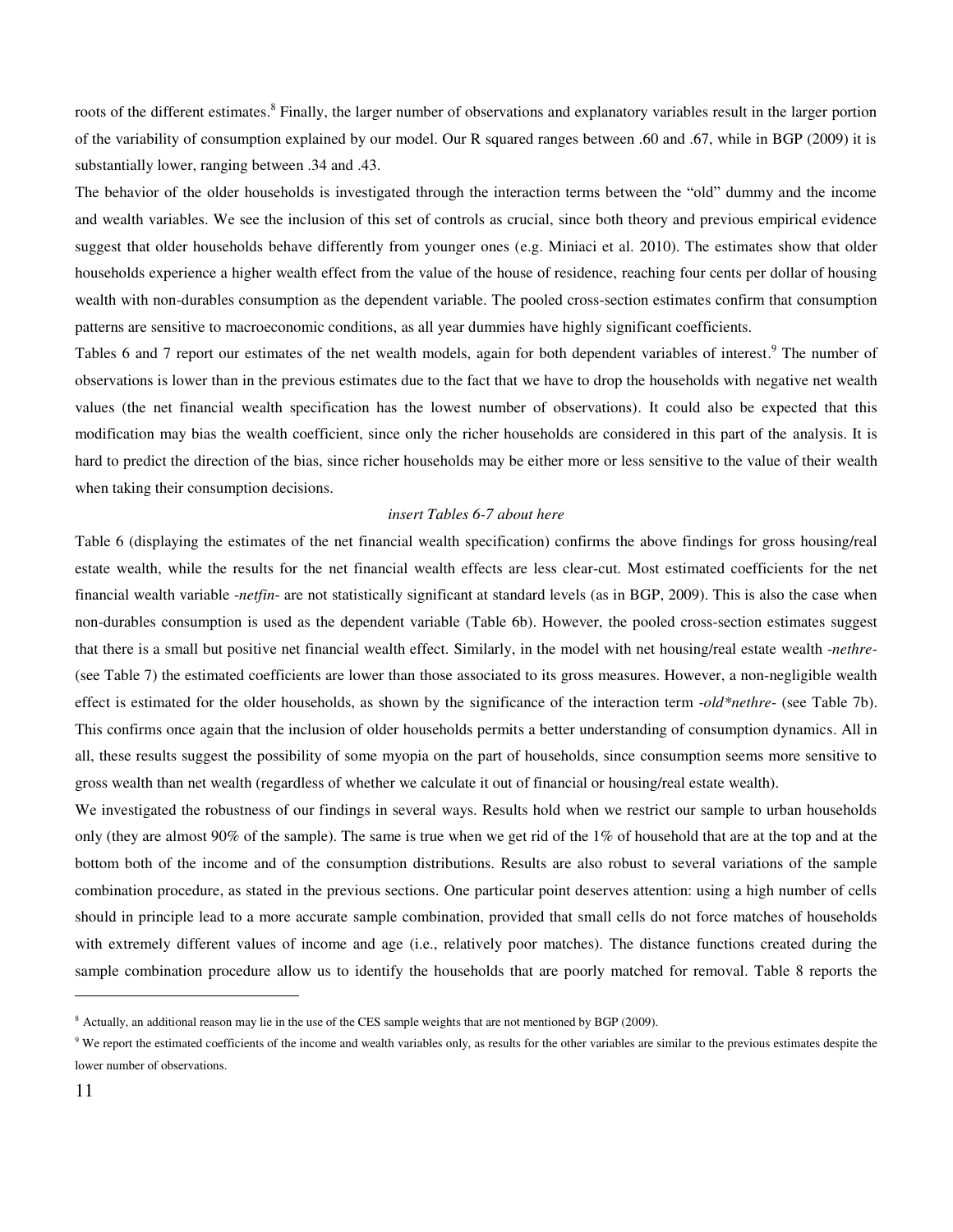estimated wealth coefficients (of the gross wealth model) when we drop households at the top of the distribution of the distance variables using a number of different thresholds. While the first line displays the benchmark results, the rest of the Table reports results for different values of the thresholds. Overall, the results are insensitive to the levels chosen. Table 8 presents evidence for the 1995 data, but the same robustness is found for the rest of the data as well (not reported for the sake of brevity). This robustness is not surprising, since our sample is very large, and it is unlikely that our results are driven by outliers or by small subsamples of households.

## **5. Conclusions**

In this article we investigate the role of wealth in household consumption during the period 1989-2007 using a household-level cross-sectional dataset specifically built for this purpose. Following closely the rigorous guidelines on data matching outlined by Ridder and Moffitt (2007), we adopt a sample combination procedure which differs considerably from that used earlier. We combined US data from the CES and the SCF to get a series of cross-sections for the period 1989-2007 (in three years intervals). In particular, the SCF was used as the donor survey: its wealth data were assigned to the CES households in order to build a household-level dataset containing data for both consumption and wealth, as well as a substantial number of additional socioeconomic variables. This sample combination produced a large dataset (more than 70,000 observations) that preserved the properties of the distributions of the variables of interest present in each of the two original surveys. We provide all the codes that we used in order to perform the analysis (see the Web Appendix) in order to ensure its replication.

We performed an econometric exercise in order to assess the importance of the improved dataset construction procedures in shaping the results of a wealth effect investigation, taking BGP (2009) as the reference point because they used a dataset derived from the same two original surveys. By estimating a similar model, we showed that while some of the previous BGP (2009) findings hold, most of them are considerably different. In particular, while we confirm that housing wealth effects are larger than financial wealth effects, the quantitative importance of both types of effects is found to be substantially lower than previously estimated (between .01 and .04 per dollar of housing/real estate wealth, even lower for financial wealth). We also confirm a downward trend of the importance of wealth in determining consumption until 2001, but also document an inversion of this tendency in 2004 and in 2007. Finally, the presence of households with head older than 65 years old in our sample permits a better understanding of the wealth effect dynamics when net wealth is considered.

As for the implications of the estimated positive effects of wealth on consumption (ranging between 1 and 4 cents per dollar of wealth), it would certainly be tempting to use our results to comment on the economic and financial crisis that originated from the subprime mortgage market in 2007. However, we believe it to be impossible to extend our results to the interpretation of the consumption and saving dynamics from the beginning of the crisis onwards, not only because our sample ends in 2007, but also because it would be implausible to assume that wealth effects of the same magnitude are at work during both booms and recessions. Indeed, some studies investigated the asymmetry of consumption responses to increases and decreases in wealth (Shirvani and Wilbratte, 2000; Bertaut, 2002; Disney et al. 2002). The rationale behind the unequal wealth effects relates to the assumption of diminishing marginal utility of wealth, where preferences are represented by convex utility functions (reflecting risk aversion) such that consumers would value increases in wealth less highly than equivalent decreases. In addition, whereas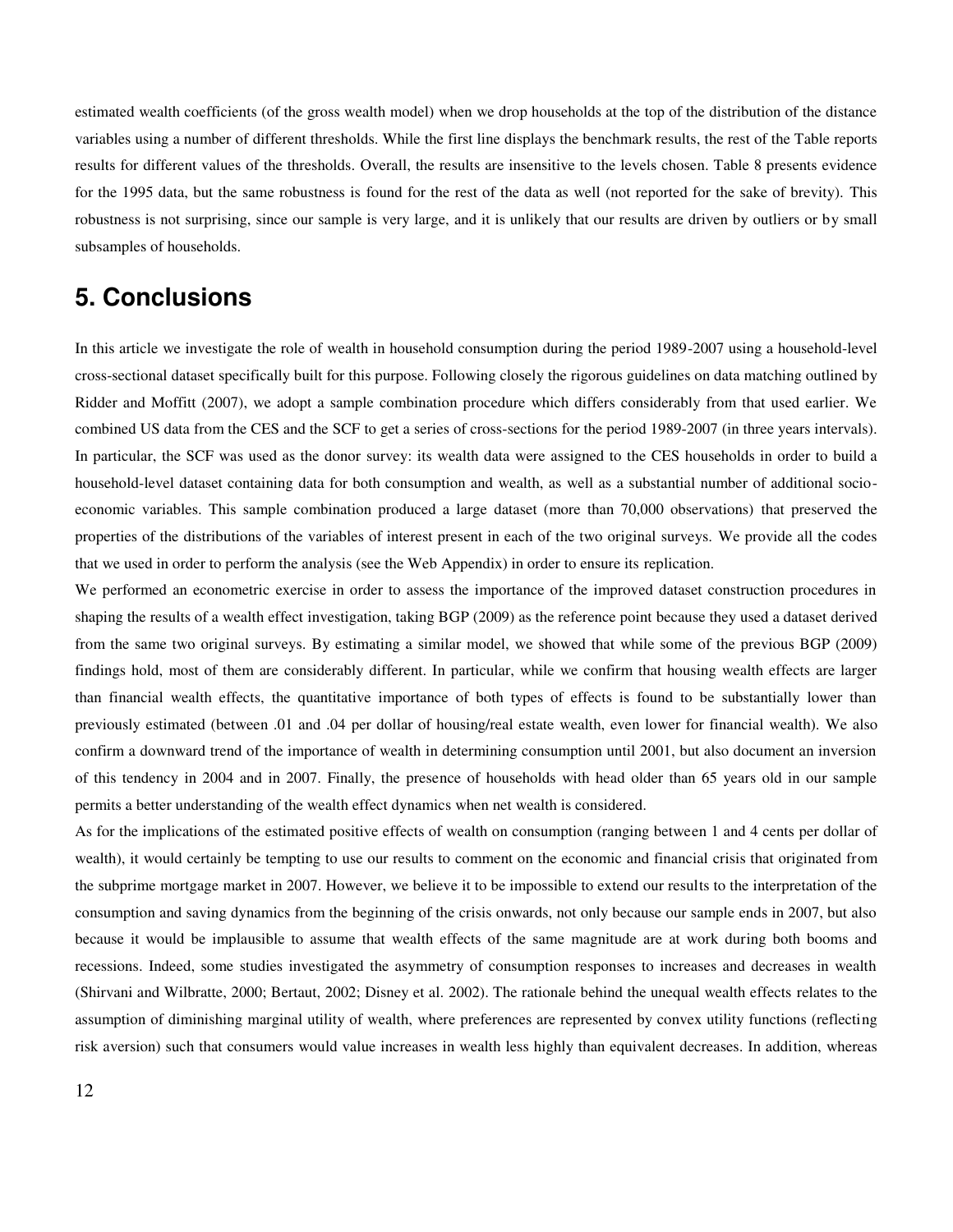consumers can readily reduce consumption in response to a wealth reduction, some consumers may find it difficult to borrow to increase consumption. Thus, our analysis is unable to shed light on the mechanisms at work during the recent financial crisis. This paper calls for further studies. Our findings highlight the importance of the type of wealth in shaping the link between wealth and consumption. However, further and formal investigations on the nature of the wealth effects are needed to gain the whole picture of the consumption-wealth nexus. Considering both the direct and indirect effects of wealth on consumption would render a more complete understanding of the phenomenon.

## **References**

Aguiar, M. & Hurst, E. (2005). Consumption vs. expenditure. Journal of Political Economy 113(5), 919-948.

Aguiar, M. & Hurst, E. (2007). Lifecycle prices and production. American Economic Review 97(5), 1533-1559.

Ando, A., & Modigliani, F. (1963). The "life cycle" hypothesis of saving: aggregate implications and tests. American Economic Review, 53(1), 55-84.

Attanasio, O., & Banks, J. (2001). The assessment: household saving - issues in theory and policy. Oxford Review of Economic Policy, 17(1), 1-19.

Attanasio, O., & Weber, G. (2010). Consumption and saving: Models of intertemporal allocation and their implications for public policy. Journal of Economic Literature 48(3), 693-751.

Becker, G. (1965). A theory of the allocation of time. The Economic Journal, 75, 493-517.

Becker, G. (1981). A treatise on the family. Harvard University Press: Cambridge.

Belski, E., & Prakken, J. (2004). Housing wealth effects: housing's impact on wealth accumulation, wealth distribution and consumer spending. Harvard University, Joint Center for Housing Studies, W04-13.

Benjamin, J.D., Chinloy, P., & Jud, G.D. (2004). Real estate versus financial wealth in consumption. Journal of Real Estate Finance and Economics, 29(3), 341-354.

Bertaut, C.C. (2002). Equity prices, household wealth, and consumption growth in foreign industrial countries: wealth effects in the 1990s. International Finance Discussion Papers 724, Board of Governors of the Federal Reserve System.

Bostic, R., Gabriel, S., & Painter, G. (2009). Housing wealth, financial wealth, and consumption: new evidence from micro data. Regional Science and Urban Economics, 39, 79-89.

Browning, M.J., Deaton, A.S., & Irish, M. (1985). A profitable approach to labor supply and commodity demands over the lifecycle. Econometrica, 53, 503-544.

Campbell, J.Y., & Cocco, J.F. (2007). How do house prices affect consumption? Evidence from micro data. Journal of Monetary Economics, 54, 591-621.

Carroll, C., Dynan, K. & Krane, S. (2003). Unemployment risk and precautionary wealth: Evidence from households' balance sheets. Review of Economics and Statistics 85, 586-604.

Carroll, C., Otsuka, M., & Slacalek, J. (2006). How large is the houseing wealth effect? A new approach. NBER Working Paper 12476.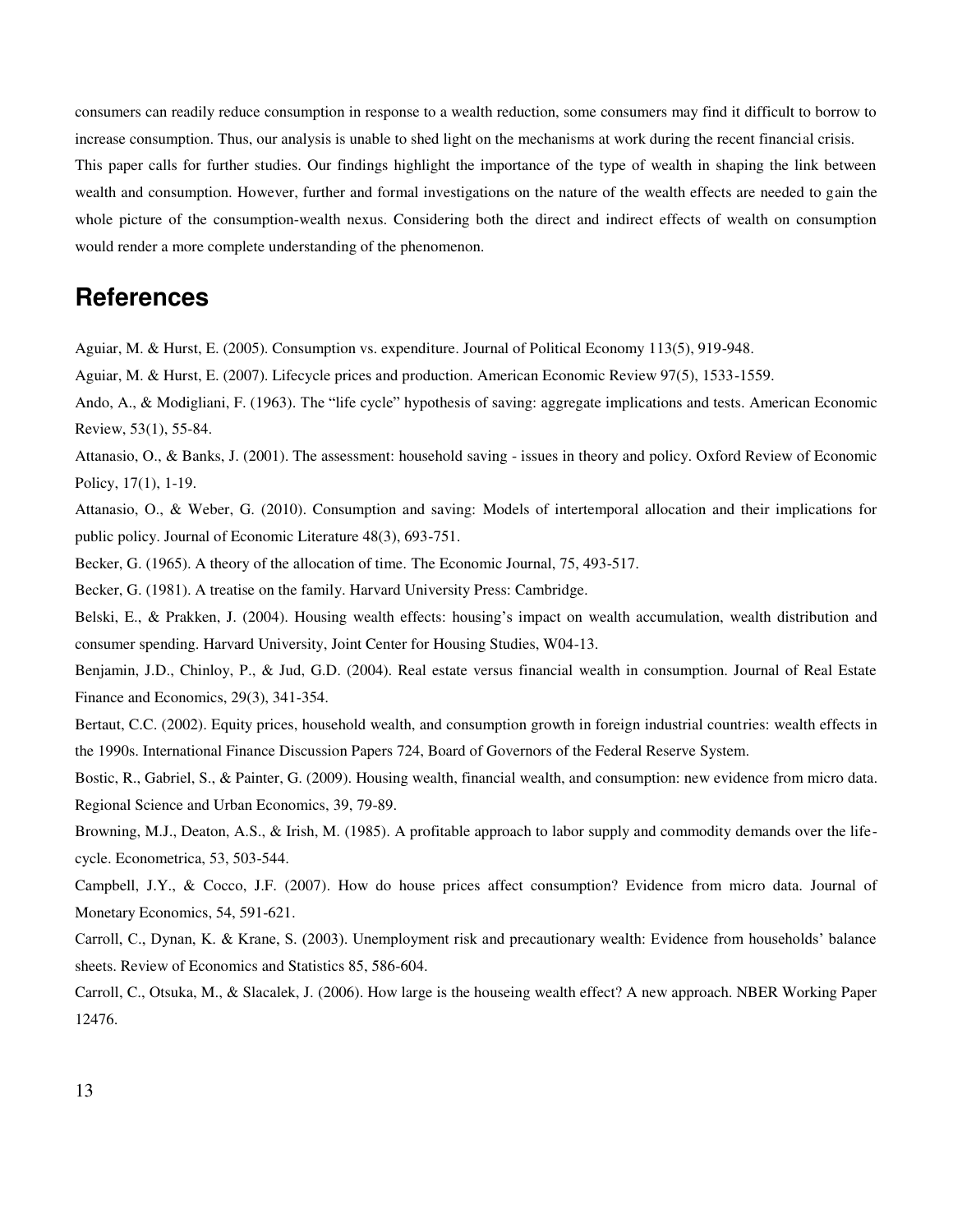Case, K., & Quigley, J. (2008). How housing booms unwind: income effects, wealth effects, and feedbacks through financial markets. Journal of Housing Policy, 8(2), 161-180.

Case, K., Quigley, J., & Shiller, R. (2005). Comparing wealth effects: the stock market versus the housing market. Advances in Macroeconomics, Vol. 5(1), 1-32.

Catte, P., Girouard, N., Price, R., & André, C. (2004). Housing markets, wealth and the business cycle. OECD Economics Department Working Paper 394.

Davis, M., & Palumbo, M. (2001). A primer on the economics and time series econometrics of wealth effects. Board of Governors of the Federal Reserve System, Finance and Economics Discussion Paper Series 2001-09, Washington DC.

Deaton, A.S. (1985). Panel data from times series of cross-sections. Journal of Econometrics, 30, 109-126.

D'Orazio, M., Di Zio, M., & Scanu, M. (2006). Statistical matching: theory and practice. Chichester, England: Wiley.

Del Boca, D., Locatelli, & M., Vuri, D. (2005). Child care choices of Italian households. Review of Economics of the Household, 3, 453-477.

Disney, R., Henley, A., & Jevons, D. (2002). House price shocks, negative equity and household consumption in the UK in the 1990s. Royal Economic Society Annual Conference.

Dvornak, N., & Kohler, M. (2007). Housing wealth, stock market wealth and consumption: a panel analysis for Australia. Economic Record, 83(261), 117-130.

Dynan, K., & Maki, D. (2001). Does stock market wealth matter for consumption? Finance and Economics Discussion Series 2001:23, Washington Board of Governors of the Federal Reserve System.

Duca, J.V., Muellbauer, J., & Murphy, A. (2011). Credit market architecture and the boom and bust in US consumption. Mimeo. Edison, H., & Sløk, T. (2002). Stock market wealth effects and the new economy: a cross-country study. International Finance 5(1), 1-22.

Engelhardt, G.V. (1996). Consumption, down payments, and liquidity constraints. Journal of Money, Credit and Banking, 28(2), 255-271.

Fernandez-Villaverde, J., & Krueger, D. (2007). Consumption over the life-cycle: facts from Consumer Expenditure Survey. The Review of Economics and Statistics, 89(3), 552-565.

Garner, T., Janini, G., Passero, W., Paszkiewicz, L., & Vendemia, M. (2006). The CE and the PCE: a comparison. Monthly Labor Review, September, 20-46.

Ghez, G. & Becker, G. (1975). The allocation of time and goods over the life cycle. Columbia University Press, New York.

Greenspan, A. (2003). Remarks at the annual convention of the Independent Community Bankers of America, Orlando, Florida," March 4<sup>th</sup>.

Hurst, E., & Stafford, F. (2004). Home is where the equity is: Mortgage refinancing and household consumption. Journal of Money, Credit and Banking, 36(6), 985-1014.

Juster, T., Lupton, J., Smith, J., & Stafford, F. (2005). The decline in household saving and the wealth effect. The Review of Economics and Statistics, 87(4), 20-27.

Kennickell, A. (1998). Multiple Imputation in the Survey of Consumer Finances. [http://www.federalreserve.gov/pubs/oss/oss2/method.html.](http://www.federalreserve.gov/pubs/oss/oss2/method.html)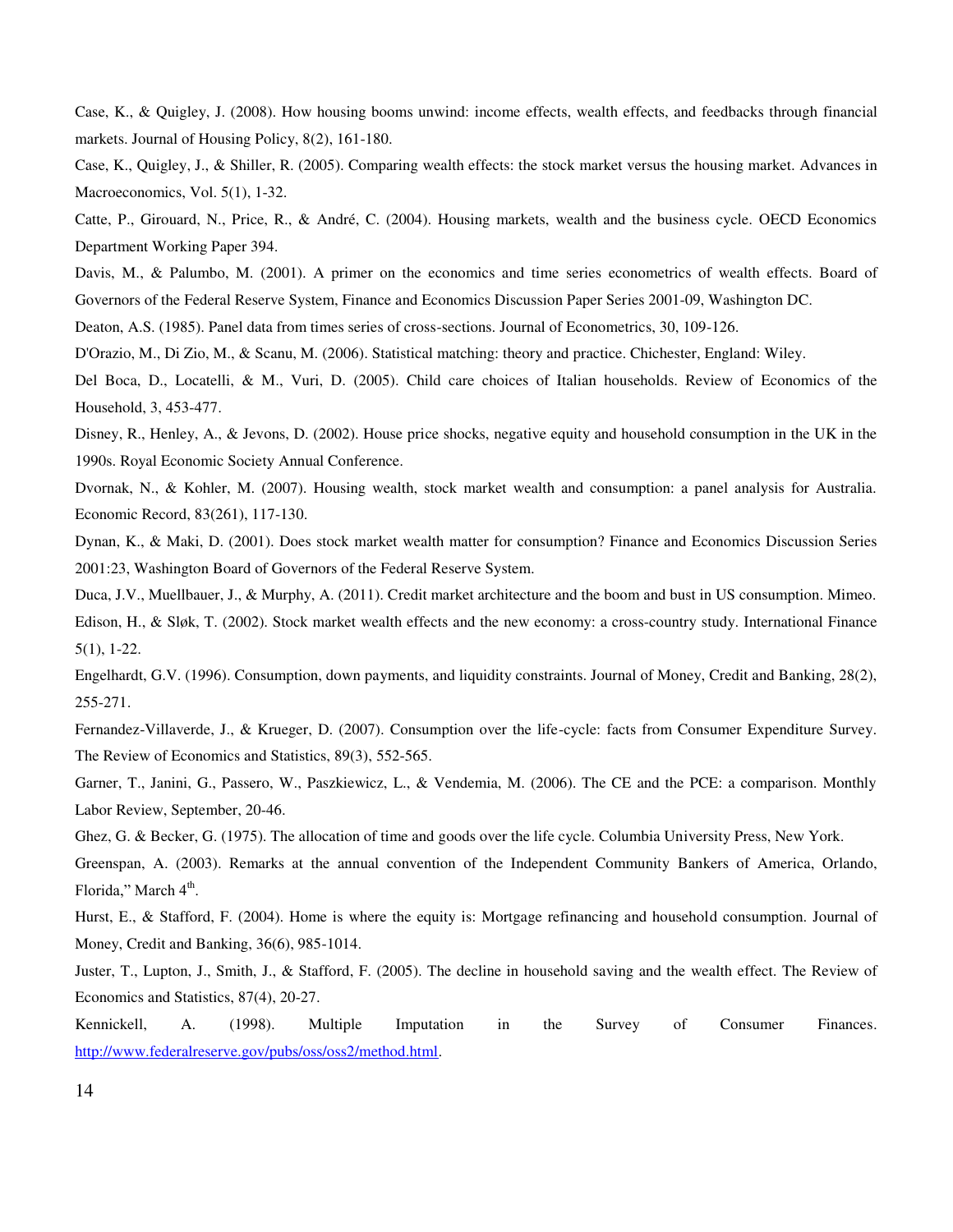Lehnert, A. (2004). Housing, consumption and credit constraints. Finance and Economics Discussion Series, Board of Governors of the Federal Reserve System.

Lettau, M., & Ludvigson, S. (2004). Understanding trend and cycle in asset values: reevaluating the wealth effect on consumption. American Economic Review, 94(1), 279-299.

Levin, L. (1998). Are assets fungible? Testing the behavioral theory of life-cycle savings. Journal of Economic Behavior and Organization, 36, 59-83.

Ludvigson, S., & Steindel, C. (1999). How important is the stock market effect on consumption? Federal Reserve Bank of New York Economic Policy Review, July.

Maki, D.M., & Palumbo, M.G. (2001). Disentangling the wealth effect: a cohort analysis of household saving in the 1990s. Finance and Economics Discussion Series, Board of Governors of the Federal Reserve System.

Mehra, Y.P. (2001). The wealth effect in empirical life-cycle aggregate consumption equations. Federal Reserve Bank of Richmond Economic Quarterly 87/2.

Miniaci, R., Monfardini, C., & Weber, G. (2010). How does consumption change upon retirement? Empirical Economics, 38, 257-280.

Montalto, C., & Sung, J. (1996). Multiple imputation in the 1992 Survey of Consumer Finances. Financial Counseling and Planning, 7.

Morris, E.D. (2006). Examining the wealth effect from home price appreciation. University of Michigan, mimeo.

Paiella, M. (2009). The stock market, housing and consumer spending: a survey of the evidence on wealth effect. Journal of Economic Surveys, 23(5), 947-973.

Paiella, M. (2007). Does wealth affect consumption? Evidence for Italy. Journal of Macroeconomics, 29, 189-205.

Parker, J.A. (1999). Spendthrift in America? On two decades of decline in the US saving rate. NBER Macroeconomics Annual, 14, 317-370.

Poterba, J.M. (2000). Stock market wealth and consumption. The Journal of Economic Perspectives, 14(2), 99-118.

Ridder, G., & Moffitt, R. (2007). The econometrics of data combination. Handbook of Econometrics, 6, 5469-5547.

Rosati, N. (1998). Matching statistico tra dati ISTAT sui consumi e dati Bankitalia sui redditi per il 1995. Padova Economics Department Discussion Paper, 7.

Rubin, D.B. (1987). *Multiple imputation for nonresponse in surveys*. New York: Wiley.

Shirvani, H., & Wilbratte, B. (2000). Does consumption respond more strongly to stock market declines than to increases? International Economic Journal, 14(3), 41-49.

Skinner, J.S. (1996). Is housing wealth a sideshow? In: Advances in the Economics of Aging, University of Chicago Press.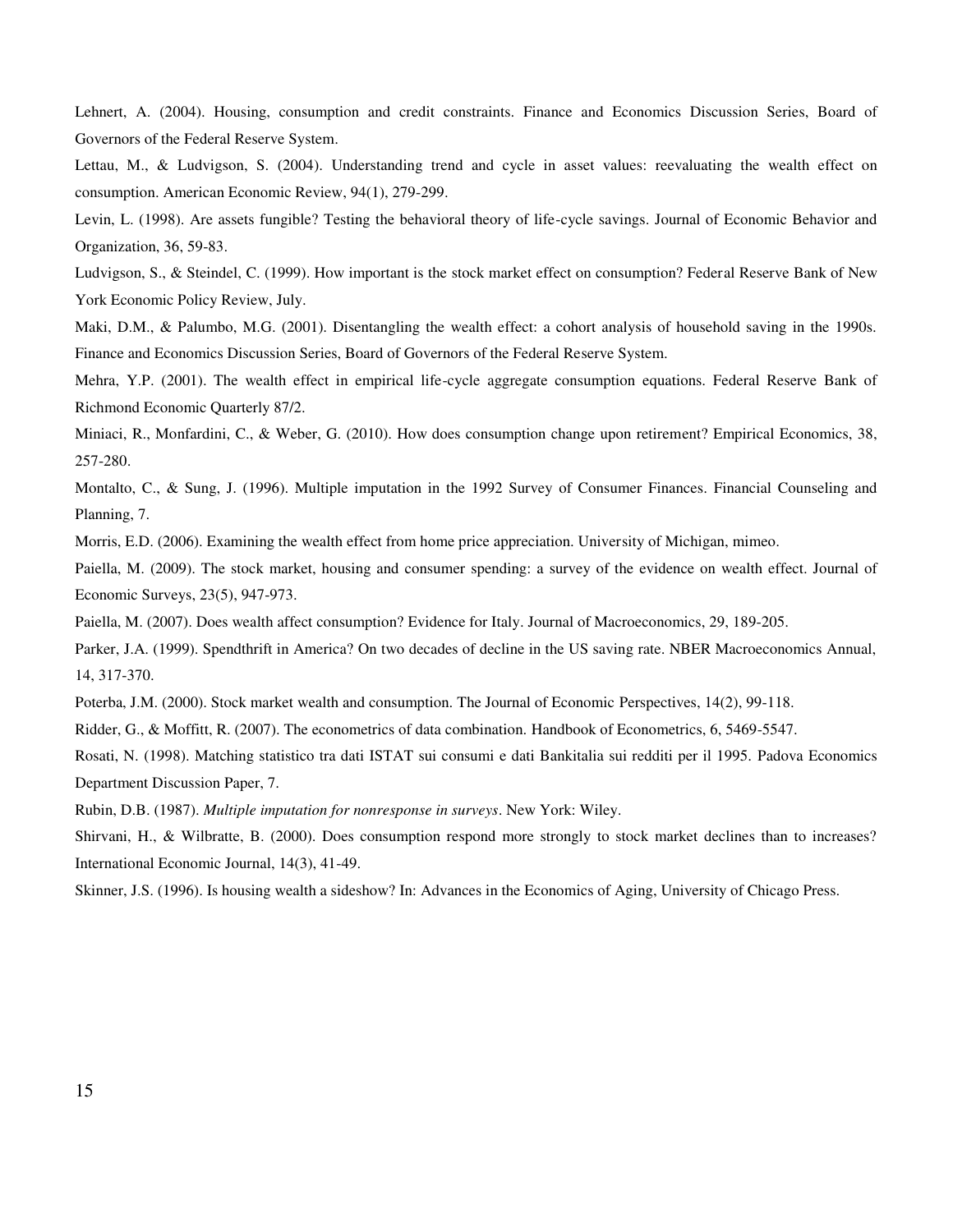## **Figures**

Figure 1: Household net wealth kernel distribution, 2007



Figure 2: Household net wealth kernel distribution, 2004



Figure 3: Household net wealth kernel distribution, 2001

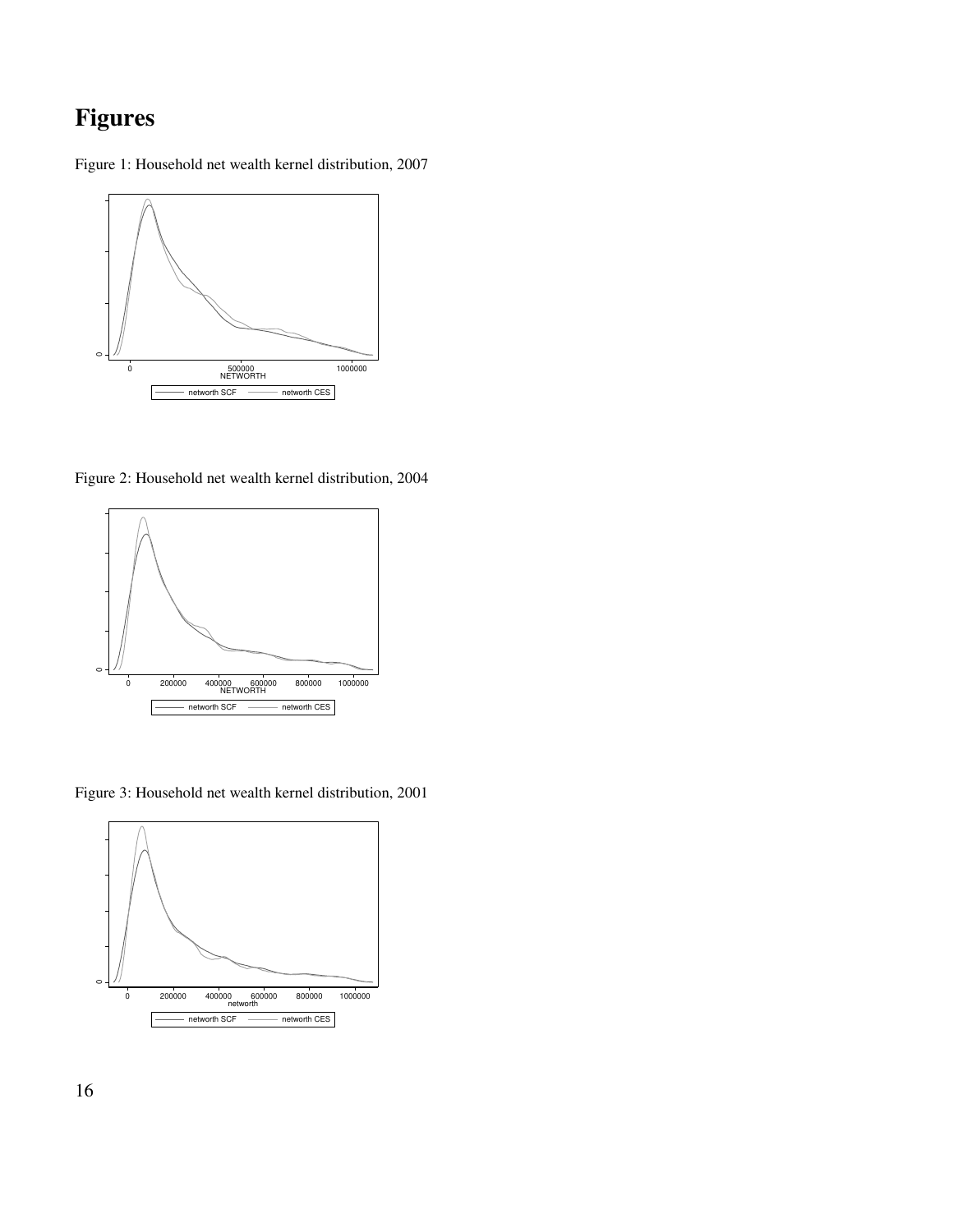Figure 4: Household net wealth kernel distribution, 1998



Figure 5: Household net wealth kernel distribution, 1995



Figure 6: Household net wealth kernel distribution, 1992



17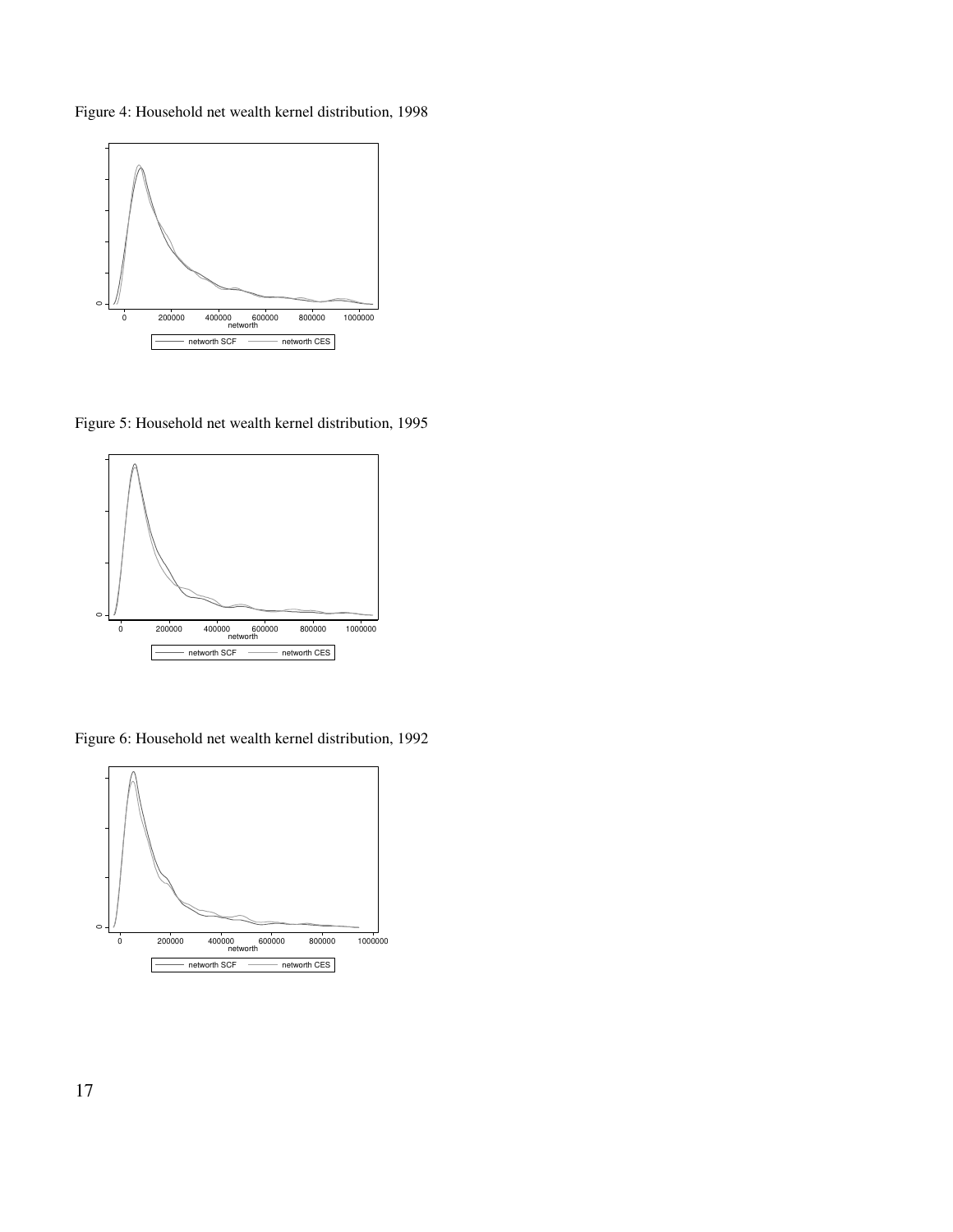Figure 7: Household net wealth kernel distribution, 1989

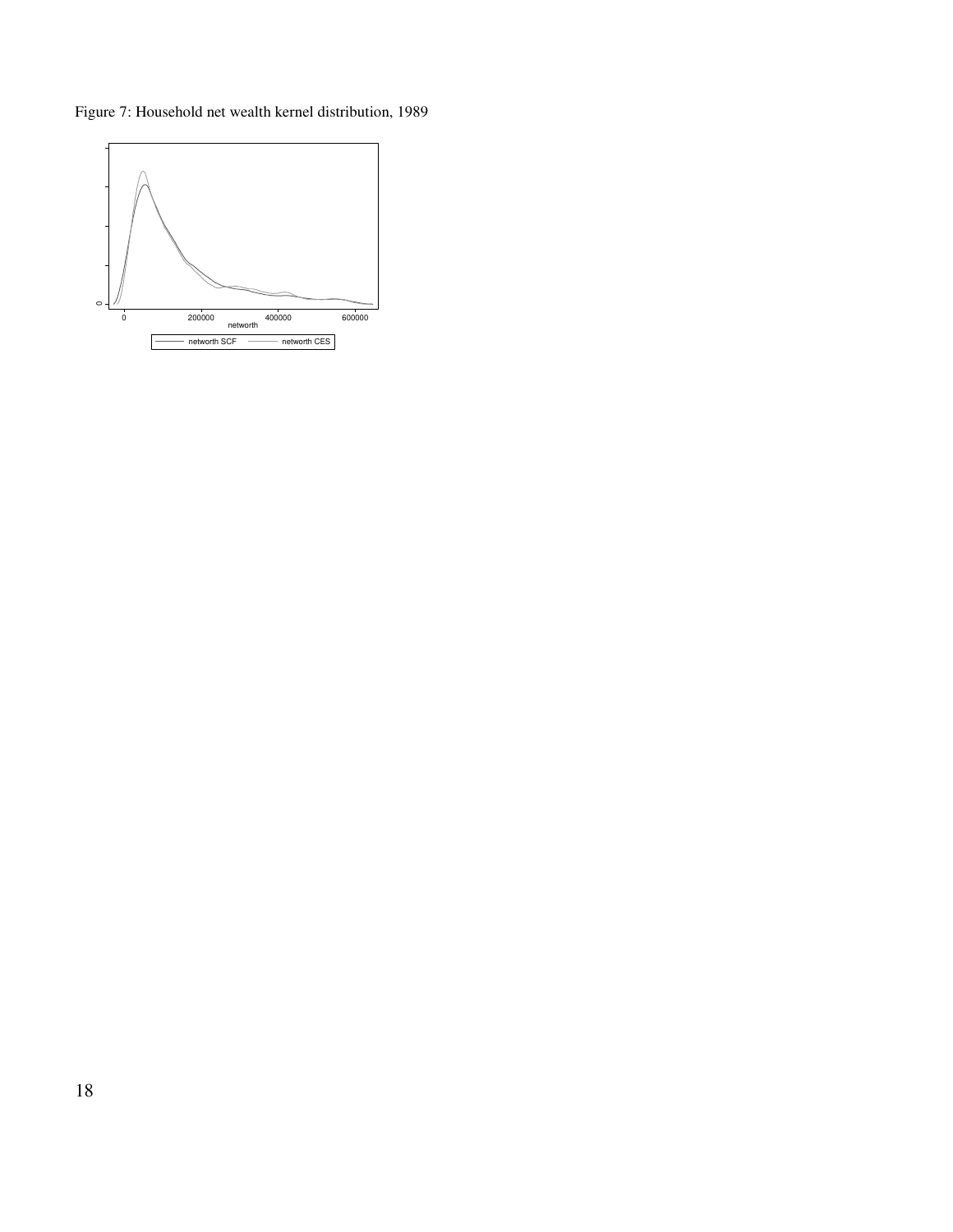## **Tables**

|          | 2007       |            | 2004       |            | 2001       |            | 1998       |            |
|----------|------------|------------|------------|------------|------------|------------|------------|------------|
|          | <b>SCF</b> | <b>CES</b> | <b>SCF</b> | <b>CES</b> | <b>SCF</b> | <b>CES</b> | <b>SCF</b> | <b>CES</b> |
| fin      | $0.26**$   | $0.16**$   | $0.26**$   | $0.18**$   | $0.27**$   | $0.14**$   | $0.22**$   | $0.11*$    |
| hre      | $0.27**$   | $0.30**$   | $0.25**$   | $0.26**$   | $0.24**$   | $0.18**$   | $0.19**$   | $0.17**$   |
| asset    | $0.32**$   | $0.29**$   | $0.30**$   | $0.26**$   | $0.31**$   | $0.20**$   | $0.25**$   | $0.17**$   |
| debt     | $0.46**$   | $0.43**$   | $0.41**$   | $0.40**$   | $0.47**$   | $0.42**$   | $0.38**$   | $0.29**$   |
| networth | $0.30**$   | $0.26**$   | $0.28**$   | $0.23**$   | $0.29**$   | $0.18**$   | $0.23**$   | $0.16**$   |
|          | 1995       |            | 1992       |            | 1989       |            |            |            |
|          | <b>SCF</b> | <b>CES</b> | <b>SCF</b> | <b>CES</b> | <b>SCF</b> | <b>CES</b> |            |            |
| fin      | $0.18**$   | $0.12*$    | $0.24**$   | $0.19**$   | $0.25**$   | $0.08**$   |            |            |
| hre      | $0.20**$   | $0.09*$    | $0.16**$   | $0.09**$   | $0.21**$   | $0.10**$   |            |            |
| asset    | $0.24**$   | $0.12**$   | $0.21**$   | $0.11**$   | $0.27**$   | $0.13**$   |            |            |
| debt     | $0.32**$   | $0.29**$   | $0.28**$   | $0.14**$   | $0.39**$   | $0.33**$   |            |            |
| networth | $0.22**$   | $0.10**$   | $0.19**$   | $0.10**$   | $0.25**$   | $0.12**$   |            |            |

Table 1. Correlations between logarithmic income and the wealth (SCF) variables

Notes: *fin* (gross financial wealth), *hre* (housing/real estate wealth), *asset* (financial + housing/real estate wealth), *debt* (household debt), *networth* (*asset* - *debt*). \*, \*\* significant at 5 and 1% respectively.

Table 2. List of variables used in the regressions

| Variable | Description                          | Variable            | Description                             |
|----------|--------------------------------------|---------------------|-----------------------------------------|
| cons     | Total consumption                    | North East          | Dummy - area of residence, North East   |
| nondur   | Non durables consumption             | Midwest             | Dummy - area of residence, Midwest      |
| fin      | Gross financial wealth               | South               | Dummy - area of residence, South        |
| house    | Value of the house of residence      | educ                | Education of the household head         |
| ore      | Value of the rest of the real estate | famsize             | Family size                             |
| netfin   | Net financial wealth                 | single              | Dummy - single household head           |
| nethre   | Net housing/real estate wealth       | not working         | Dummy - household head without a job    |
| income   | Annual income                        | race - black        | Dummy - African American household head |
| old      | Dummy - household head older than 65 | race - other        | Dummy - not white/Afr. American h. head |
| age      | Age of the household head            | <i>house renter</i> | Dummy - rented house of residence       |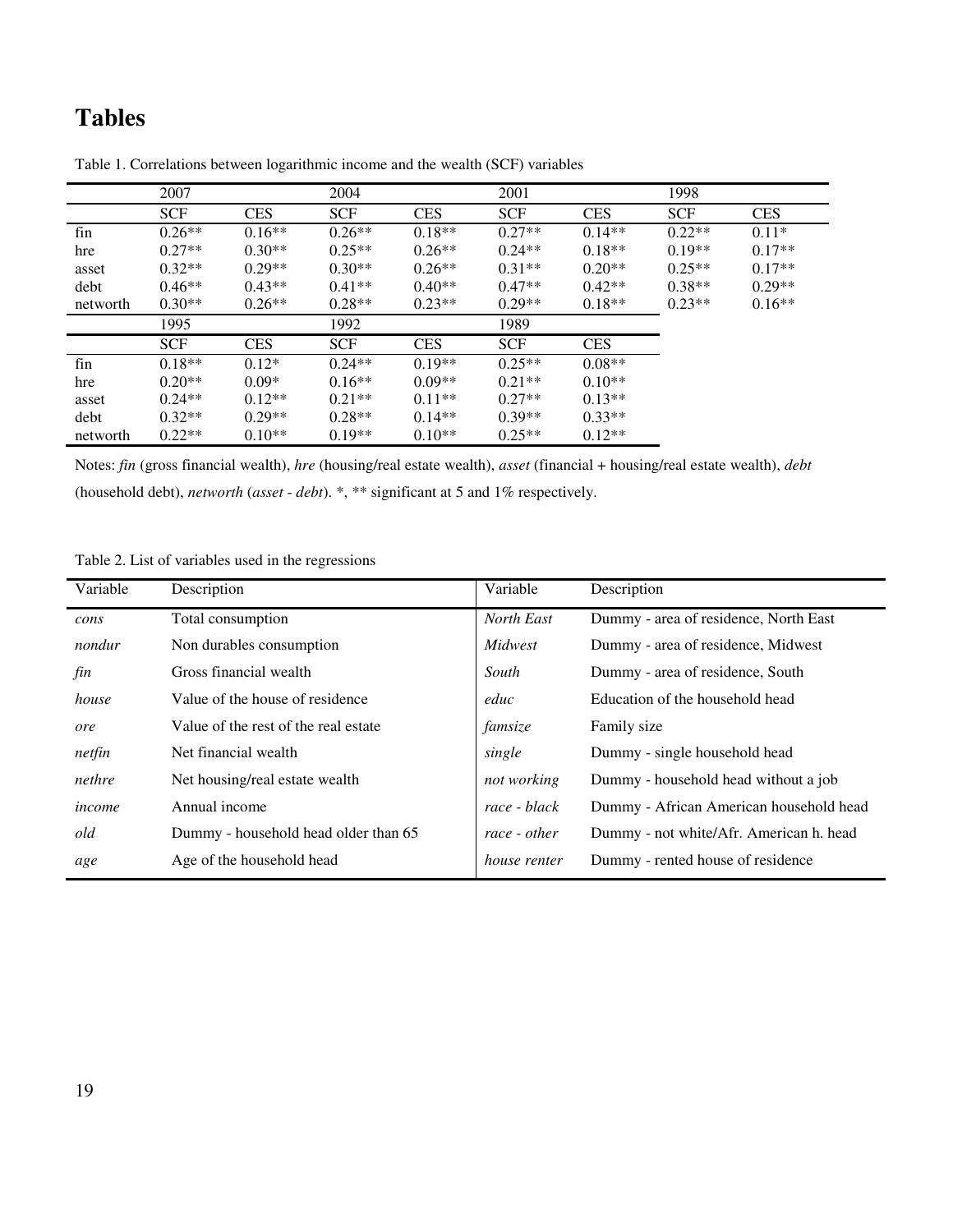|                      |           | 1989    | 1992    | 1995     | 1998     | 2001    | 2004    | 2007    |
|----------------------|-----------|---------|---------|----------|----------|---------|---------|---------|
| cons                 | mean      | 27.2    | 29.4    | 31.6     | 32.9     | 40.1    | 42.8    | 49.5    |
|                      | std. dev. | 21.3    | 23.6    | 23.6     | 26.5     | 30.7    | 37.4    | 41.3    |
|                      | min.      | 0.9     | 1.4     | 1.1      | 0.7      | 0.8     | 0.0     | 0.1     |
|                      | max.      | 384.1   | 551.9   | 334.6    | 487.4    | 434.1   | 1018.1  | 867.5   |
| nondur               | mean      | 15.9    | 17.5    | 18.5     | 19.0     | 24.0    | 26.4    | 30.9    |
|                      | std. dev. | 12.3    | 14.6    | 13.4     | 15.0     | 18.6    | 24.9    | 28.7    |
|                      | min.      | 0.5     | 0.5     | 0.8      | 0.7      | 0.1     | 0.0     | 0.1     |
|                      | max.      | 212.0   | 532.8   | 149.8    | 274.3    | 246.1   | 936.8   | 835.1   |
| income               | mean      | 31.0    | 34.0    | 35.9     | 41.3     | 48.3    | 57.5    | 66.6    |
|                      | std. dev. | 25.9    | 28.3    | 29.5     | 39.7     | 45.6    | 51.4    | 62.6    |
|                      | min.      | 0.3     | 0.1     | 0.0      | 0.0      | 0.0     | 0.5     | 0.3     |
|                      | max.      | 415.7   | 225.4   | 280.0    | 590.2    | 600.1   | 567.5   | 549.7   |
| $\operatorname{fin}$ | mean      | 83.5    | 75.7    | 91.3     | 143.0    | 185.9   | 177.5   | 216.3   |
|                      | std. dev. | 795.8   | 400.2   | 519.1    | 1587.1   | 1271.3  | 1030.7  | 1090.6  |
|                      | min.      | 0.0     | 0.0     | 0.0      | 0.0      | 0.0     | 0.0     | 0.0     |
|                      | max.      | 28100.0 | 25200.0 | 19600.0  | 142000.0 | 77200.0 | 42700.0 | 37500.0 |
| houses               | mean      | 72.9    | 76.2    | 80.3     | 99.7     | 124.3   | 179.1   | 225.3   |
|                      | std. dev. | 135.5   | 152.4   | 126.7    | 191.5    | 235.0   | 346.2   | 408.4   |
|                      | min.      | 0.0     | 0.0     | 0.0      | 0.0      | 0.0     | 0.0     | 0.0     |
|                      | max.      | 2000.0  | 6000.0  | 2850.0   | 6000.0   | 5000.0  | 10500.0 | 10400.0 |
| ore                  | mean      | 124.1   | 234.7   | 183.6    | 212.9    | 174.9   | 189.5   | 245.9   |
|                      | std. dev. | 1686.9  | 2866.1  | 2342.2   | 1529.6   | 1422.5  | 966.8   | 1167.9  |
|                      | min.      | 0.0     | 0.0     | 0.0      | 0.0      | 0.0     | 0.0     | 0.0     |
|                      | max.      | 92400.0 | 93200.0 | 150000.0 | 50200.0  | 65700.0 | 23100.0 | 37500.0 |
| debt                 | mean      | 26.3    | 38.5    | 41.3     | 52.9     | 54.5    | 85.0    | 105.9   |
|                      | std. dev. | 67.7    | 198.4   | 103.1    | 164.1    | 102.0   | 173.4   | 205.1   |
|                      | min.      | 0.0     | 0.0     | 0.0      | 0.0      | 0.0     | 0.0     | 0.0     |
|                      | max.      | 3155.0  | 16500.0 | 2717.0   | 11700.0  | 1830.0  | 5336.3  | 4659.0  |
| All                  | Obs.      | 8216    | 8494    | 7963     | 9865     | 12170   | 14405   | 12451   |

Table 3. Descriptive statistics of consumption, income and wealth variables (thousands of \$)

Notes: all descriptive statistics are taken from implications no. 1.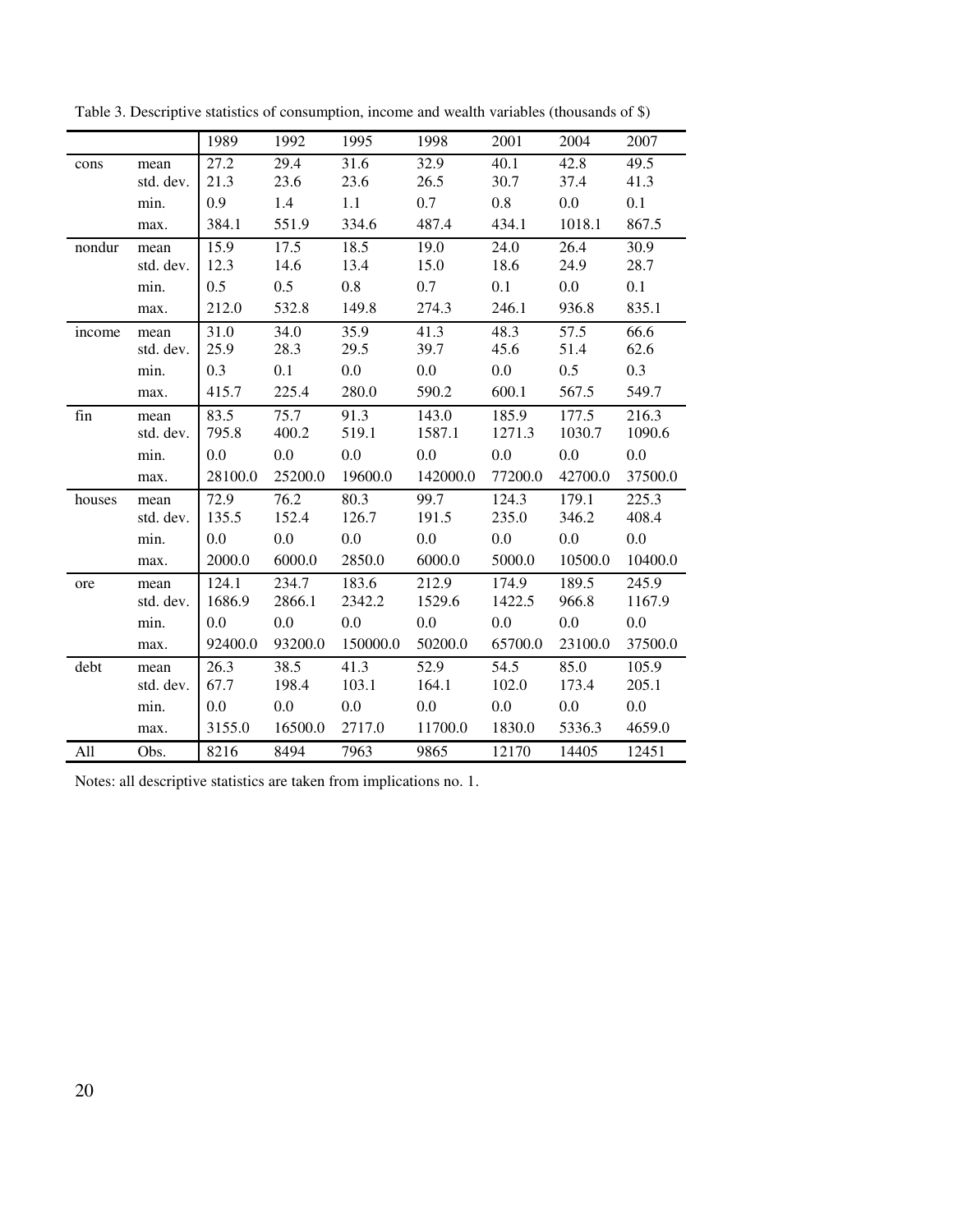|            | 1989        | 1992        | 1995        | 1998        | 2001         | 2004         | 2007        | Pooled       |
|------------|-------------|-------------|-------------|-------------|--------------|--------------|-------------|--------------|
| income     | $0.429***$  | $0.389***$  | $0.322***$  | $0.369***$  | $0.398***$   | $0.528***$   | $0.475***$  | $0.410***$   |
|            | (0.013)     | (0.015)     | (0.013)     | (0.012)     | (0.010)      | (0.010)      | (0.010)     | (0.005)      |
| fin        | 0.003       | 0.000       | $0.007**$   | $0.006**$   | $0.004*$     | $-0.003$     | $-0.002$    | $0.003***$   |
|            | (0.003)     | (0.003)     | (0.003)     | (0.003)     | (0.003)      | (0.002)      | (0.002)     | (0.001)      |
| ore        | 0.004       | $0.008***$  | $0.006**$   | $0.005**$   | 0.003        | 0.003        | 0.003       | $0.005***$   |
|            | (0.003)     | (0.003)     | (0.003)     | (0.002)     | (0.002)      | (0.002)      | (0.002)     | (0.001)      |
| house      | 0.008       | $0.018***$  | $0.015*$    | 0.009       | $0.011*$     | $0.028***$   | $0.026***$  | $0.015***$   |
|            | (0.005)     | (0.007)     | (0.008)     | (0.006)     | (0.006)      | (0.007)      | (0.007)     | (0.003)      |
| old*income | 0.003       | 0.000       | $-0.003$    | $-0.001$    | $-0.003$     | 0.001        | $-0.004$    | $-0.002$     |
|            | (0.007)     | (0.006)     | (0.007)     | (0.007)     | (0.006)      | (0.005)      | (0.005)     | (0.002)      |
| old*fin    | $-0.007$    | 0.001       | 0.002       | $-0.005$    | $-0.005$     | 0.005        | 0.008       | 0.001        |
|            | (0.007)     | (0.006)     | (0.006)     | (0.006)     | (0.006)      | (0.005)      | (0.006)     | (0.002)      |
| old*ore    | 0.003       | $-0.006$    | 0.002       | 0.001       | 0.007        | 0.004        | $-0.000$    | 0.002        |
|            | (0.005)     | (0.005)     | (0.005)     | (0.005)     | (0.004)      | (0.004)      | (0.004)     | (0.002)      |
| old*house  | $-0.001$    | $-0.007**$  | $-0.001$    | 0.003       | 0.000        | $-0.008***$  | $-0.001$    | $-0.001$     |
|            | (0.004)     | (0.003)     | (0.004)     | (0.003)     | (0.003)      | (0.003)      | (0.003)     | (0.001)      |
| age        | $0.018***$  | $0.012***$  | $0.017***$  | $0.017***$  | $0.013***$   | $0.010***$   | $0.007***$  | $0.013***$   |
|            | (0.003)     | (0.003)     | (0.003)     | (0.002)     | (0.002)      | (0.002)      | (0.002)     | (0.001)      |
| agesq      | $-0.000***$ | $-0.000***$ | $-0.000***$ | $-0.000***$ | $-0.000$ *** | $-0.000$ *** | $-0.000***$ | $-0.000$ *** |
|            | (0.000)     | (0.000)     | (0.000)     | (0.000)     | (0.000)      | (0.000)      | (0.000)     | (0.000)      |
| North East | $-0.017$    | $-0.027$    | 0.020       | 0.010       | $-0.043***$  | $-0.099***$  | $-0.070***$ | $-0.031***$  |
|            | (0.018)     | (0.016)     | (0.017)     | (0.016)     | (0.014)      | (0.013)      | (0.014)     | (0.006)      |
| Midwest    | $-0.077***$ | $-0.101***$ | $-0.027$    | $-0.065***$ | $-0.061***$  | $-0.091***$  | $-0.090***$ | $-0.074***$  |
|            | (0.016)     | (0.016)     | (0.017)     | (0.014)     | (0.013)      | (0.012)      | (0.013)     | (0.005)      |
| South      | $-0.056***$ | $-0.052***$ | $-0.009$    | $-0062***$  | $-0.088***$  | $-0.132***$  | $-0.095***$ | $-0.073***$  |
|            | (0.017)     | (0.016)     | (0.018)     | (0.014)     | (0.012)      | (0.012)      | (0.012)     | (0.005)      |
| educ       | $0.101***$  | $0.095***$  | $0.107***$  | $0.094***$  | $0.095***$   | $0.065***$   | $0.082***$  | $0.093***$   |
|            | (0.006)     | (0.006)     | (0.006)     | (0.005)     | (0.005)      | (0.004)      | (0.005)     | (0.002)      |
| famsize    | $0.054***$  | $0.063***$  | $0.067***$  | $0.067***$  | $0.069***$   | $0.051***$   | $0.046***$  | $0.062***$   |
|            | (0.005)     | (0.006)     | (0.005)     | (0.005)     | (0.004)      | (0.004)      | (0.004)     | (0.002)      |
| single     | $-0.155***$ | $-0.124***$ | $-0.163***$ | $-0.146***$ | $-0.128***$  | $-0.078***$  | $-0.100***$ | $-0.130***$  |
|            | (0.018)     | (0.017)     | (0.017)     | (0.015)     | (0.013)      | (0.011)      | (0.011)     | (0.005)      |

Table 4. Equation (2), dependent variable: total consumption

21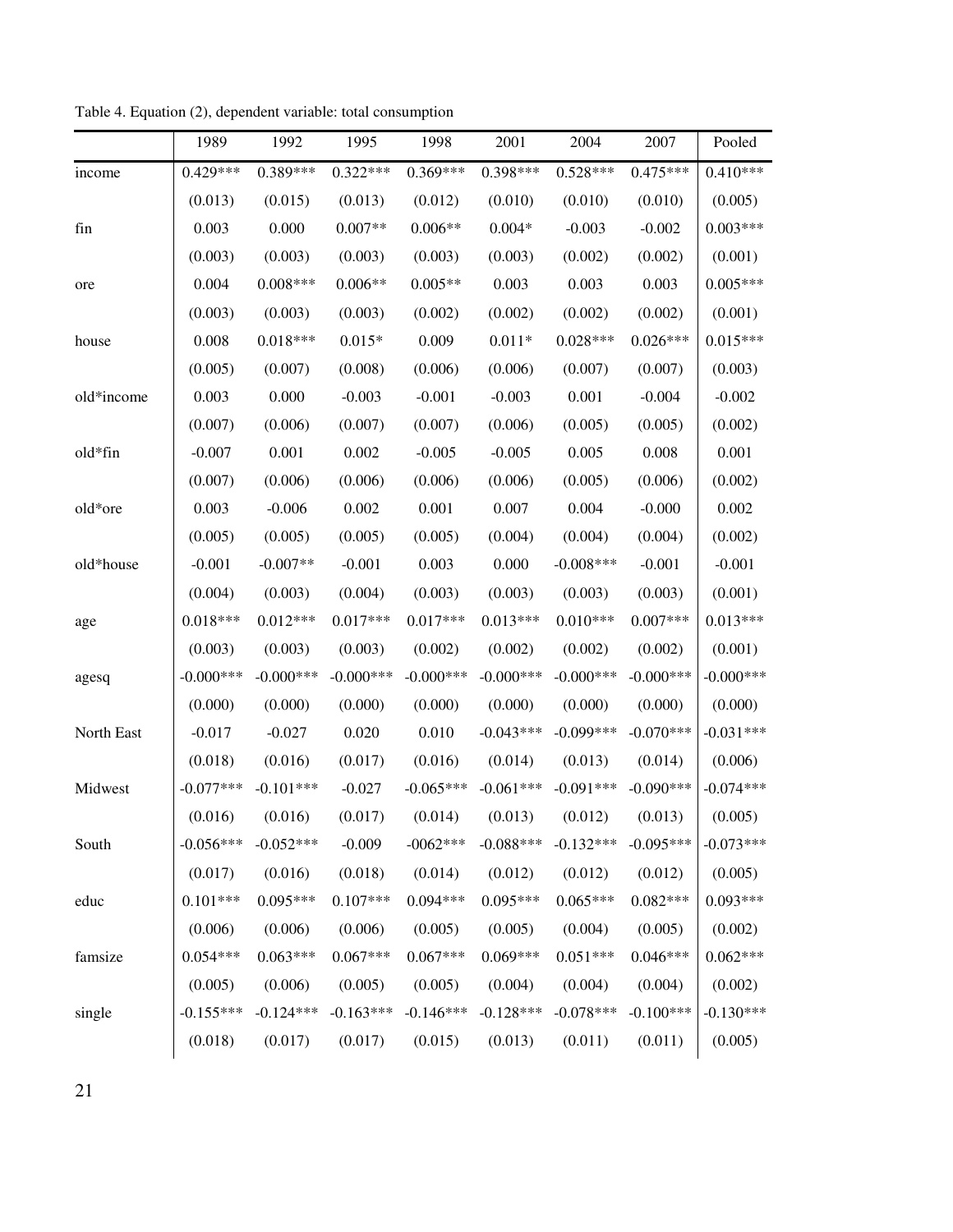| not working | $-0.105***$ | $-0.113***$ | $-0.085***$ | $-0.083***$ | $-0.034**$  | $-0.011$    | $-0.001$    | $-0.061***$ |
|-------------|-------------|-------------|-------------|-------------|-------------|-------------|-------------|-------------|
|             | (0.021)     | (0.022)     | (0.022)     | (0.018)     | (0.016)     | (0.016)     | (0.014)     | (0.007)     |
| race-black  | $-0.103***$ | $-0.087***$ | $-0.054**$  | $-0.057***$ | $-0.061***$ | $-0.053***$ | $-0.070***$ | $-0.067***$ |
|             | (0.024)     | (0.022)     | (0.022)     | (0.019)     | (0.017)     | (0.015)     | (0.016)     | (0.007)     |
| race-other  | $-0.054$    | $-0.0312$   | $-0.062*$   | $-0.036$    | $-0.021$    | $-0.020$    | $-0.029$    | $-0.031***$ |
|             | (0.042)     | (0.037)     | (0.036)     | (0.032)     | (0.027)     | (0.022)     | (0.024)     | (0.011)     |
| home renter | 0.027       | 0.082       | 0.052       | 0.037       | 0.014       | $0.269***$  | $0.231***$  | $0.087***$  |
|             | (0.061)     | (0.074)     | (0.091)     | (0.073)     | (0.069)     | (0.081)     | (0.086)     | (0.030)     |
| constant    | 4.952***    | 5.428***    | $6.018***$  | 5.586***    | 5.524 ***   | 4.117***    | 4.861***    | 5.177***    |
|             | (0.131)     | (0.150)     | (0.151)     | (0.118)     | (0.115)     | (0.113)     | (0.113)     | (0.050)     |
| y1992       |             |             |             |             |             |             |             | $0.049***$  |
|             |             |             |             |             |             |             |             | (0.008)     |
| y1995       |             |             |             |             |             |             |             | $0.105***$  |
|             |             |             |             |             |             |             |             | (0.008)     |
| y1998       |             |             |             |             |             |             |             | $0.068***$  |
|             |             |             |             |             |             |             |             | (0.008)     |
| y2001       |             |             |             |             |             |             |             | $0.171***$  |
|             |             |             |             |             |             |             |             | (0.008)     |
| y2004       |             |             |             |             |             |             |             | $0.125***$  |
|             |             |             |             |             |             |             |             | (0.008)     |
| y2007       |             |             |             |             |             |             |             | $0.238***$  |
|             |             |             |             |             |             |             |             | (0.008)     |
| Obs.        | 7322        | 7596        | 7154        | 9865        | 12170       | 14405       | 12387       | 70899       |
| R-squared   | 0.67        | 0.66        | 0.63        | 0.60        | 0.60        | 0.64        | 0.65        | 0.65        |

Notes: All the estimations were carried out using the Repeated Imputation Inference (RII) using all the five implications resulting from the SCF procedure of imputing missing income values. CES sample weights have been used. Standard errors in parenthesis. \*, \*\*, \*\*\* significant at 10, 5 and 1% respectively.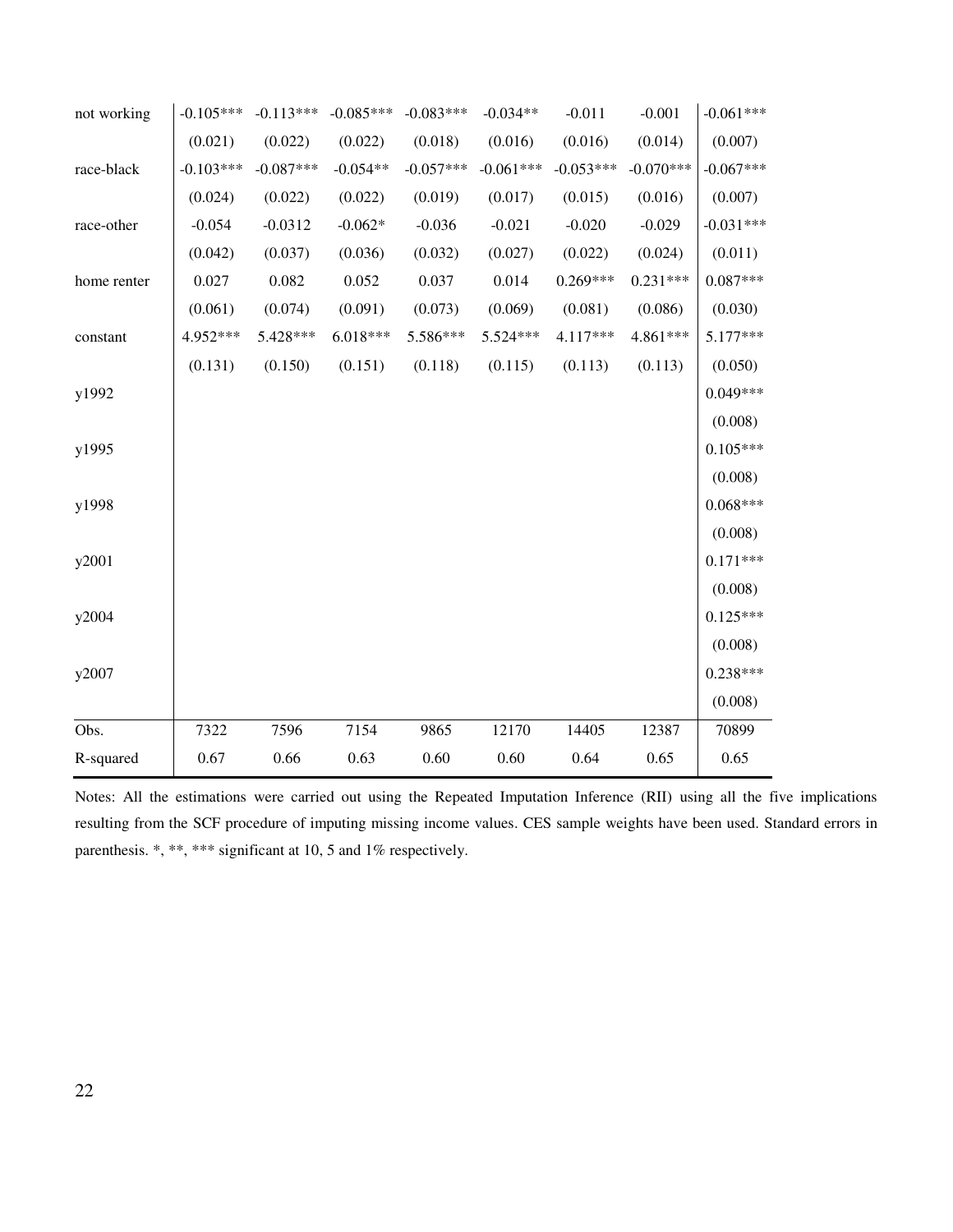|            | 1989        | 1992        | 1995         | 1998         | 2001        | 2004        | 2007        | Pooled       |
|------------|-------------|-------------|--------------|--------------|-------------|-------------|-------------|--------------|
| income     | $0.400***$  | $0.368***$  | $0.317***$   | $0.366***$   | 0.393***    | $0.513***$  | $0.488***$  | $0.400***$   |
|            | (0.013)     | (0.014)     | (0.013)      | (0.011)      | (0.009)     | (0.011)     | (0.010)     | (0.005)      |
| fin        | 0.003       | $0.007**$   | $0.008***$   | $0.005**$    | $0.007***$  | 0.001       | 0.003       | $0.006***$   |
|            | (0.003)     | (0.003)     | (0.003)      | (0.002)      | (0.002)     | (0.002)     | (0.002)     | (0.001)      |
| ore        | 0.005       | $0.006**$   | $0.007**$    | $0.004**$    | 0.002       | 0.003       | $0.004**$   | $0.004***$   |
|            | (0.003)     | (0.003)     | (0.003)      | (0.002)      | (0.002)     | (0.002)     | (0.002)     | (0.001)      |
| house      | $0.012**$   | $0.014**$   | $0.016*$     | $0.014**$    | $0.013**$   | $0.029***$  | $0.025***$  | $0.019***$   |
|            | (0.005)     | (0.006)     | (0.008)      | (0.006)      | (0.006)     | (0.006)     | (0.007)     | (0.001)      |
| old*income | $-0.006$    | $-0.014**$  | $-0.014**$   | $-0.012*$    | $-0.010*$   | $-0.008$    | $-0.012**$  | $-0.012***$  |
|            | (0.007)     | (0.007)     | (0.007)      | (0.007)      | (0.006)     | (0.005)     | (0.006)     | (0.003)      |
| old*fin    | $-0.015**$  | $-0.005$    | $-0.002$     | $-0.010*$    | $-0.12**$   | $-0.008*$   | $-0.004$    | $-0.008***$  |
|            | (0.007)     | (0.007)     | (0.006)      | (0.005)      | (0.006)     | (0.005)     | (0.007)     | (0002)       |
| old*ore    | 0.000       | $-0.008$    | $-0.001$     | 0.001        | 0.006       | 0.003       | 0.002       | 0.001        |
|            | (0.006)     | (0.005)     | (0.005)      | (0.005)      | (0.004)     | (0.004)     | (0.004)     | (0.002)      |
| old*house  | $0.016***$  | $0.016***$  | $0.017***$   | $0.020***$   | $0.017***$  | $0.013***$  | $0.017***$  | $0.017***$   |
|            | (0.004)     | (0.004)     | (0.004)      | (0.003)      | (0.003)     | (0.003)     | (0.003)     | (0.001)      |
| age        | $0.013***$  | $0.012***$  | $0.014***$   | $0.013***$   | $0.011***$  | $0.005**$   | $0.005***$  | $0.011***$   |
|            | (0.003)     | (0.003)     | (0.003)      | (0.002)      | (0.002)     | (0.002)     | (0.002)     | (0.001)      |
| agesq      | $-0.000***$ | $-0.000***$ | $-0.000$ *** | $-0.000$ *** | $-0.000***$ | $-0.000$    | $-0.000**$  | $-0.000$ *** |
|            | (0.000)     | (0.000)     | (0.000)      | (0.000)      | (0.000)     | (0.000)     | (0.000)     | (0.000)      |
| North East | $0.045***$  | $0.046***$  | $0.075***$   | $0.052***$   | $-0.029**$  | $-0.069***$ | $-0.047***$ | $0.011*$     |
|            | (0.017)     | (0.017)     | (0.017)      | (0015)       | (0.014)     | (0.013)     | (0.014)     | (0.006)      |
| Midwest    | $-0.023$    | $-0.031***$ | $0.051***$   | 0.005        | $-0.020$    | $-0.039***$ | $-0.018$    | $-0.011**$   |
|            | (0.015)     | (0.016)     | (0.017)      | (0.013)      | (0.013)     | (0.012)     | (0.013)     | (0.005)      |
| South      | 0.000       | 0.010       | $0.052***$   | 0.010        | $-0.058***$ | $-0.082***$ | $-0.032***$ | $-0.017***$  |
|            | (0.015)     | (0.016)     | (0.017)      | (0.013)      | (0.012)     | (0.012)     | (0.012)     | (0.005)      |
| educ       | $0.093***$  | $0.089***$  | $0.102***$   | $0.088***$   | $0.098***$  | $0.068***$  | $0.080***$  | $0.089***$   |
|            | (0.006)     | (0.006)     | (0.006)      | (0.005)      | (0.005)     | (0.004)     | (0.005)     | (0.002)      |
| famsize    | $0.069***$  | $0.075***$  | $0.077***$   | $0.074***$   | $0.067***$  | $0.055***$  | $0.044***$  | $0.068***$   |
|            | (0.005)     | (0.005)     | (0.005)      | (0.004)      | (0.004)     | (0.004)     | (0.004)     | (0.002)      |
| single     | $-0.141***$ | $-0.128***$ | $-0.143***$  | $-0.123***$  | $-0.131***$ | $-0.105***$ | $-0.114***$ | $-0.130***$  |
|            | (0.016)     | (0.016)     | (0.016)      | (0.013)      | (0.012)     | (0.011)     | (0.012)     | (0.005)      |

Table 5. Equation (2), dependent variable: non durables consumption

23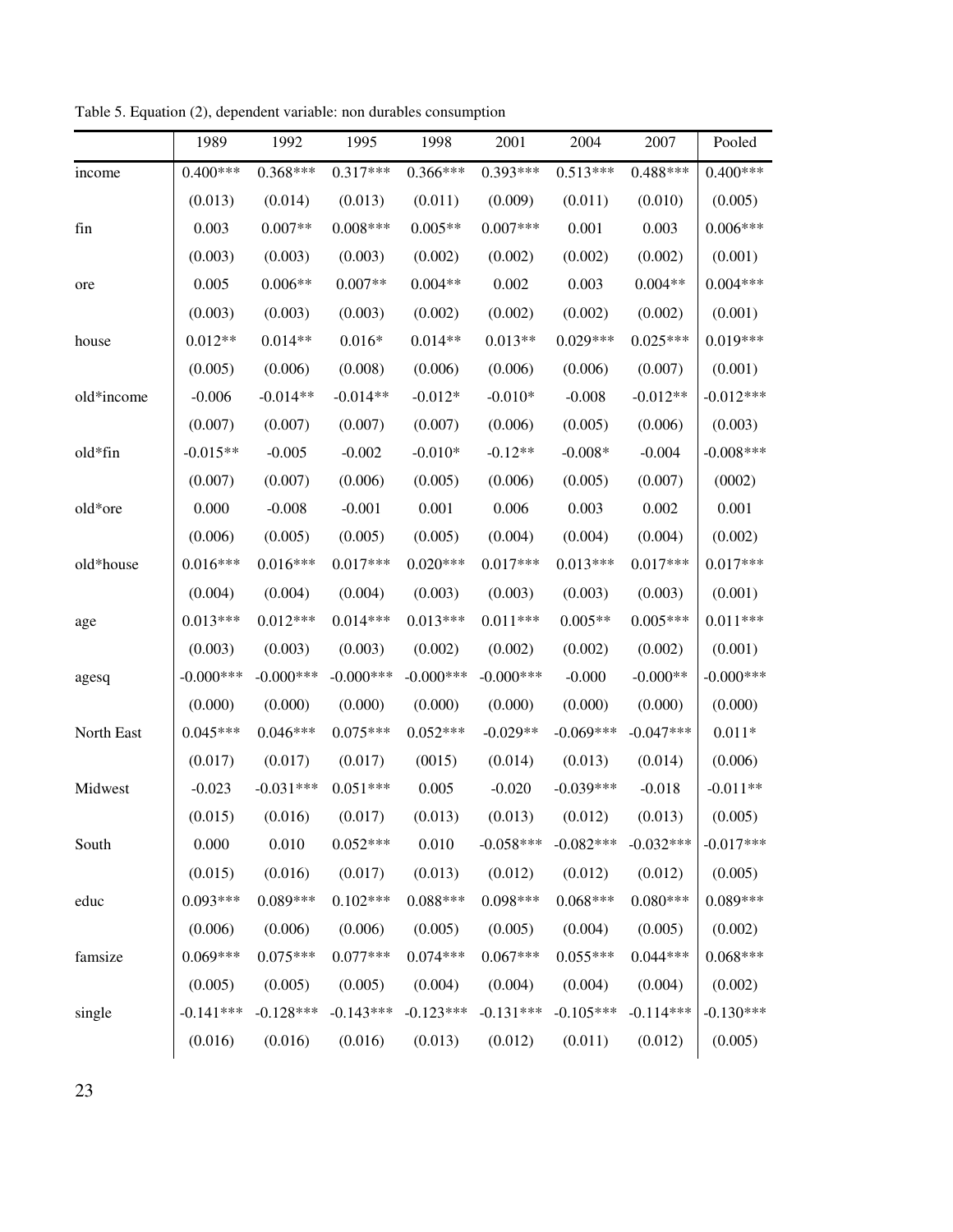| not working | $-0.099***$ | $-0.100***$ | $-0.095***$ | $-0.085***$ | $-0.040**$  | $-0.028*$   | $-0.016$    | $-0.066***$ |
|-------------|-------------|-------------|-------------|-------------|-------------|-------------|-------------|-------------|
|             | (0.020)     | (0.021)     | (0.022)     | (0.018)     | (0.016)     | (0.016)     | (0.014)     | (0.007)     |
| race-black  | $-0.073***$ | $-0.046**$  | $-0.022$    | $-0.054***$ | $-0.050***$ | $-0.058***$ | $-0.064***$ | $-0.051***$ |
|             | (0.023)     | (0.022)     | (0.021)     | (0.017)     | (0.016)     | (0.015)     | (0.016)     | (0.007)     |
| race-other  | $-0.075*$   | $-0.036$    | $-0.037$    | $-0.032$    | $-0.060**$  | $-0.050**$  | $-0.076***$ | $-0.050***$ |
|             | (0.044)     | (0.046)     | (0.035)     | (0.033)     | (0.027)     | (0.021)     | (0.024)     | (0.011)     |
| home renter | 0.036       | 0.024       | 0.024       | 0.048       | 0.009       | $0.235***$  | $0.205**$   | $0.095***$  |
|             | (0.057)     | (0.062)     | (0.093)     | (0.065)     | (0.065)     | (0.073)     | (0.085)     | (0.027)     |
| constant    | 4.679***    | 5.023***    | 5.475***    | 5.059***    | 4.987***    | 3.768***    | 4.142***    | 4.670***    |
|             | (0.125)     | (0.139)     | (0.145)     | (0.112)     | (0.106)     | (0.110)     | (0.117)     | (0.047)     |
| y1992       |             |             |             |             |             |             |             | $0.057***$  |
|             |             |             |             |             |             |             |             | (0.008)     |
| y1995       |             |             |             |             |             |             |             | $0.097***$  |
|             |             |             |             |             |             |             |             | (0.007)     |
| y1998       |             |             |             |             |             |             |             | $0.056***$  |
|             |             |             |             |             |             |             |             | (0.007)     |
| y2001       |             |             |             |             |             |             |             | $0.181***$  |
|             |             |             |             |             |             |             |             | (0.007)     |
| y2004       |             |             |             |             |             |             |             | $0.148***$  |
|             |             |             |             |             |             |             |             | (0.007)     |
| y2007       |             |             |             |             |             |             |             | $0.258***$  |
|             |             |             |             |             |             |             |             | (0.007)     |
| Obs.        | 7322        | 7596        | 7154        | 9865        | 12170       | 14405       | 12387       | 70899       |
| R-squared   | 0.68        | 0.67        | 0.65        | 0.63        | 0.63        | 0.65        | 0.65        | 0.67        |

Notes: All the estimations were carried out using the Repeated Imputation Inference (RII) using all the five implications resulting from the SCF procedure of imputing missing income values. CES sample weights have been used. Standard errors in parenthesis. \*, \*\*, \*\*\* significant at 10, 5 and 1% respectively.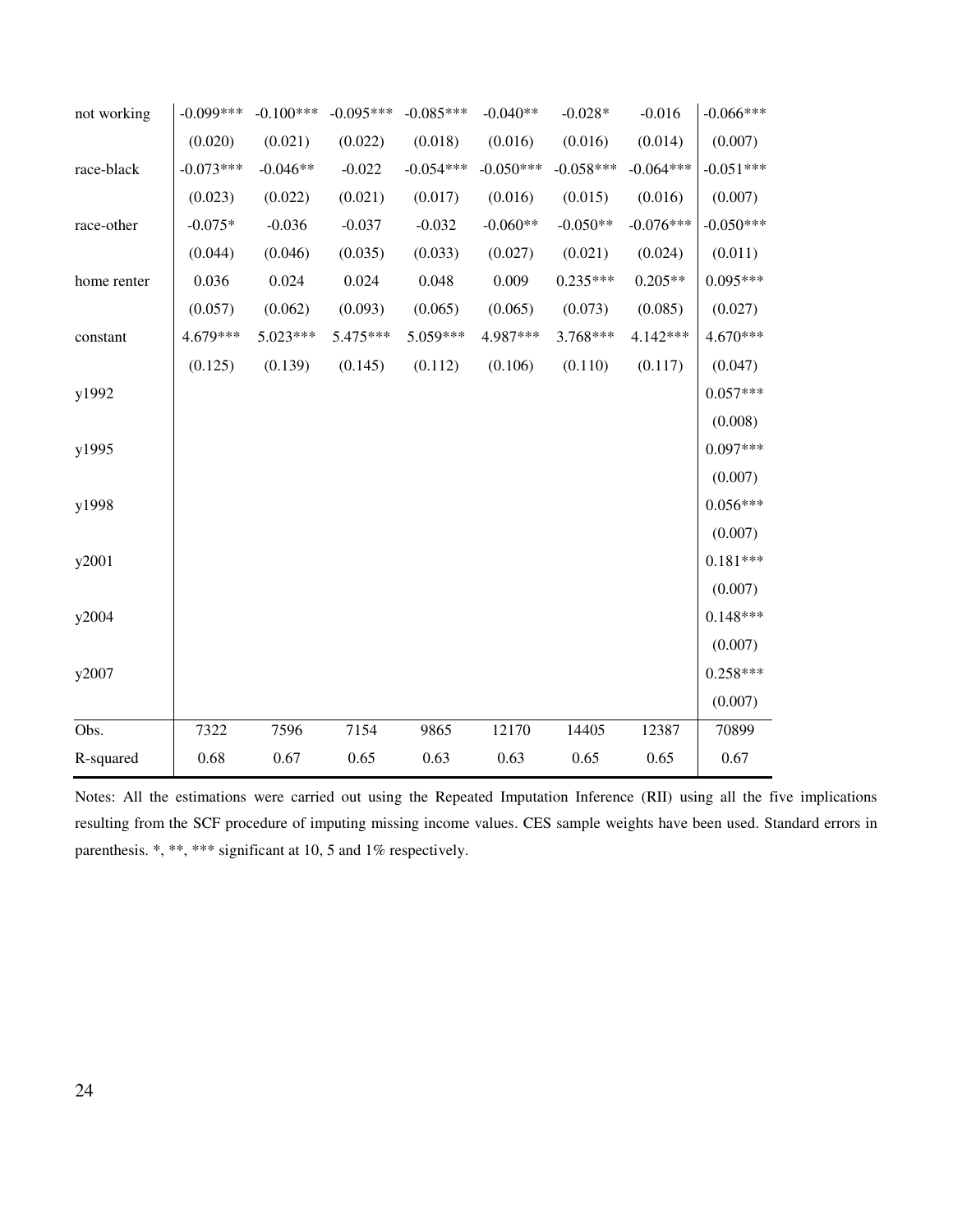| 6a. Dependent variable: total consumption        |            |            |            |            |            |             |            |            |
|--------------------------------------------------|------------|------------|------------|------------|------------|-------------|------------|------------|
|                                                  | 1989       | 1992       | 1995       | 1998       | 2001       | 2004        | 2007       | Pooled     |
| income                                           | $0.431***$ | $0.375***$ | $0.296***$ | $0.365***$ | $0.392***$ | $0.502***$  | $0.485***$ | $0.398***$ |
|                                                  | (0.016)    | (0.022)    | (0.018)    | (0.017)    | (0.013)    | (0.014)     | (0.013)    | (0.007)    |
| netfin                                           | 0.002      | 0.004      | 0.008      | 0.005      | $0.009**$  | $-0.007*$   | $-0.001$   | $0.004***$ |
|                                                  | (0.004)    | (0.005)    | (0.005)    | (0.003)    | (0.004)    | (0.004)     | (0.003)    | (0.001)    |
| ore                                              | $0.004*$   | $0.007*$   | 0.006      | 0.004      | 0.004      | 0.004       | 0.000      | $0.005***$ |
|                                                  | (0.003)    | (0.004)    | (0.004)    | (0.003)    | (0.003)    | (0.003)     | (0.003)    | (0.001)    |
| house                                            | $0.016**$  | 0.018      | 0.008      | $0.018**$  | 0.010      | $0.045***$  | $0.030***$ | $0.020***$ |
|                                                  | (0.008)    | (0.013)    | (0.012)    | (0.009)    | (0.007)    | (0.010)     | (0.010)    | (0.003)    |
| old*income                                       | 0.003      | $-0.002$   | 0.003      | 0.000      | 0.001      | 0.006       | 0.002      | 0.000      |
|                                                  | (0.009)    | (0.007)    | (0.009)    | (0.008)    | (0.008)    | (0.006)     | (0.007)    | (0.003)    |
| old*netfin                                       | $-0.004$   | 0.002      | 0.002      | $-0.006$   | $-0.010$   | 0.004       | 0.004      | $-0.000$   |
|                                                  | (0.009)    | (0.008)    | (0.008)    | (0.006)    | (0.008)    | (0.006)     | (0.007)    | (0.003)    |
| old*ore                                          | $-0.000$   | $-0.008$   | $-0.001$   | 0.005      | 0.007      | 0.003       | 0.003      | 0.002      |
|                                                  | (0.006)    | (0.006)    | (0.006)    | (0.006)    | (0.005)    | (0.005)     | (0.005)    | (0.002)    |
| old*house                                        | $-0.002$   | $-0.007*$  | $-0.002$   | 0.002      | 0.002      | $-0.011***$ | $-0.004$   | $-0.003*$  |
|                                                  | (0.004)    | (0.004)    | (0.004)    | (0.004)    | (0.003)    | (0.003)     | (0.004)    | (0.001)    |
| Obs.                                             | 4491       | 4268       | 3982       | 5555       | 7091       | 7360        | 6495       | 39242      |
| R-squared                                        | 0.68       | 0.67       | 0.64       | 0.61       | 0.62       | 0.65        | 0.69       | 0.67       |
| 6b. Dependent variable: non durables consumption |            |            |            |            |            |             |            |            |
|                                                  | 1989       | 1992       | 1995       | 1998       | 2001       | 2004        | 2007       | Pooled     |
| income                                           | $0.393***$ | $0.363***$ | $0.285***$ | $0.365***$ | $0.386***$ | $0.483***$  | $0.494***$ | $0.386***$ |
|                                                  | (0.016)    | (0.021)    | (0.018)    | (0.017)    | (0.012)    | (0.015)     | (0.014)    | (0.007)    |

netfin | 0.002 0.007 0.007 0.004 0.006\* -0.002 0.004 | 0.005\*\*\*

ore  $\begin{array}{|c|c|c|c|c|c|c|c|c|} \hline 0.003 & 0.005 & 0.008** & 0.004 & 0.004 & 0.005 & 0.002 & 0.005*** \hline \end{array}$ 

house  $(0.020***\quad 0.014\quad 0.008\quad 0.023***\quad 0.015***\quad 0.045***\quad 0.028***\quad 0.025***$ 

 $(0.005)$   $(0.005)$   $(0.005)$   $(0.003)$   $(0.004)$   $(0.004)$   $(0.003)$   $(0.001)$ 

 $(0.003)$   $(0.004)$   $(0.004)$   $(0.003)$   $(0.003)$   $(0.003)$   $(0.003)$   $(0.001)$ 

Table 6. Equation (3), two different dependent variables

 $(0.007)$   $(0.012)$   $(0.012)$   $(0.008)$   $(0.007)$   $(0.009)$   $(0.010)$   $(0.003)$ old\*income  $-0.002$   $-0.013$   $-0.006$   $-0.006$   $-0.006$   $0.003$   $0.001$   $-0.006$ \*  $(0.010)$   $(0.008)$   $(0.009)$   $(0.008)$   $(0.007)$   $(0.006)$   $(0.009)$   $(0.003)$ old\*netfin | -0.014 -0.001 0.002 -0.011\* -0.012\* -0.010 -0.007 | -0.006\*\*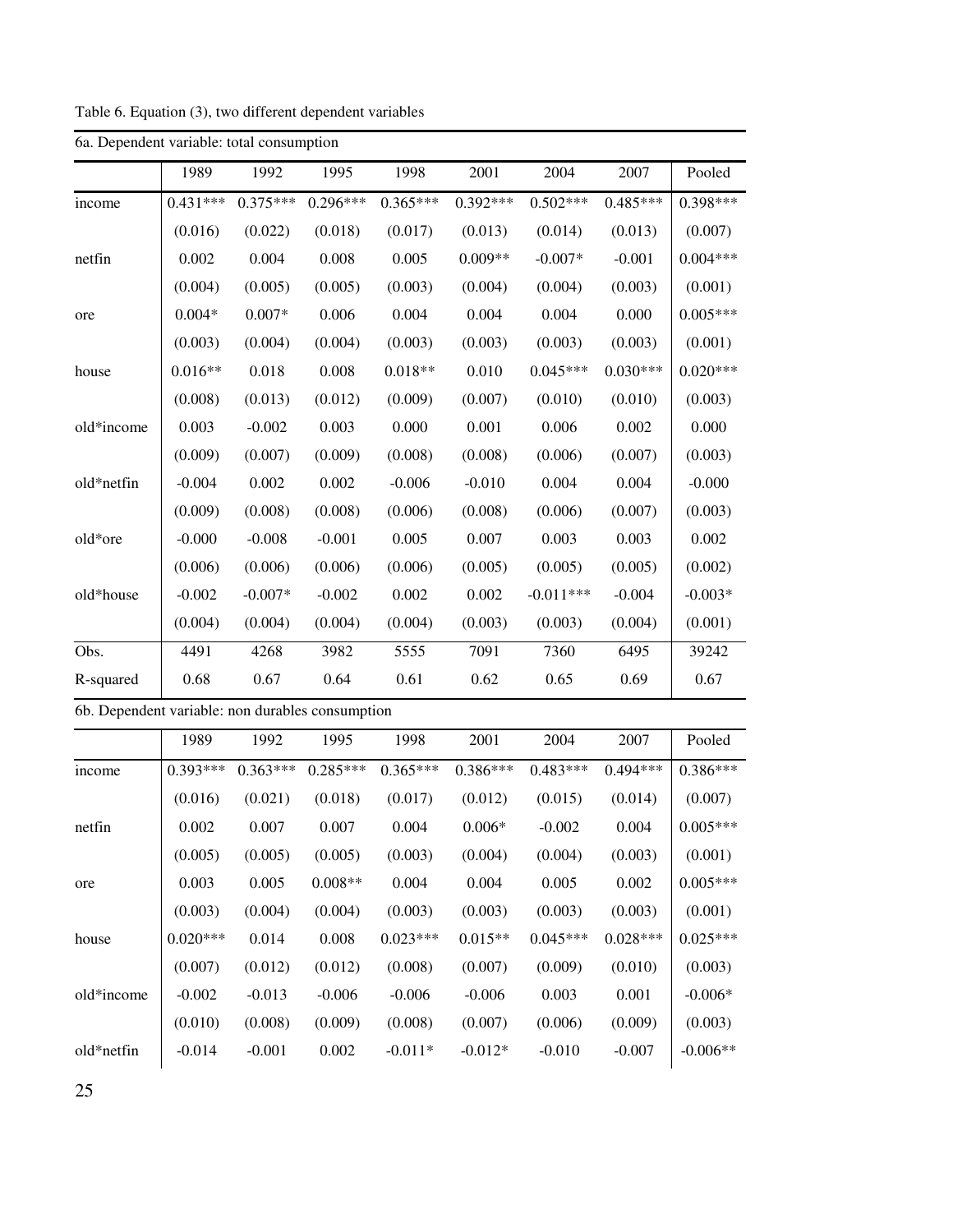|           | (0.012)    | (0.009)    | (0.008)    | (0.006)    | (0.007)    | (0.006)  | (0.008)    | (0.003)    |
|-----------|------------|------------|------------|------------|------------|----------|------------|------------|
| old*ore   | $-0.002$   | $-0.009$   | $-0.006$   | 0.002      | 0.004      | 0.002    | 0.004      | $-0.000$   |
|           | (0.007)    | (0.006)    | (0.007)    | (0.006)    | (0.005)    | (0.005)  | (0.004)    | (0.002)    |
| old*house | $0.013***$ | $0.011***$ | $0.013***$ | $0.017***$ | $0.016***$ | $0.007*$ | $0.011***$ | $0.013***$ |
|           | (0.004)    | (0.004)    | (0.005)    | (0.004)    | (0.003)    | (0.004)  | (0.004)    | (0.002)    |
| Obs.      | 4491       | 4268       | 3982       | 5555       | 7091       | 7360     | 6495       | 39242      |
| R-squared | 0.68       | 0.67       | 0.65       | 0.64       | 0.64       | 0.65     | 0.68       | 0.67       |

Notes: All the estimations were carried out using the Repeated Imputation Inference (RII) using all the five implications resulting from the SCF procedure of imputing missing income values. CES sample weights have been used. Standard errors in parenthesis. \*, \*\*, \*\*\* significant at 10, 5 and 1% respectively.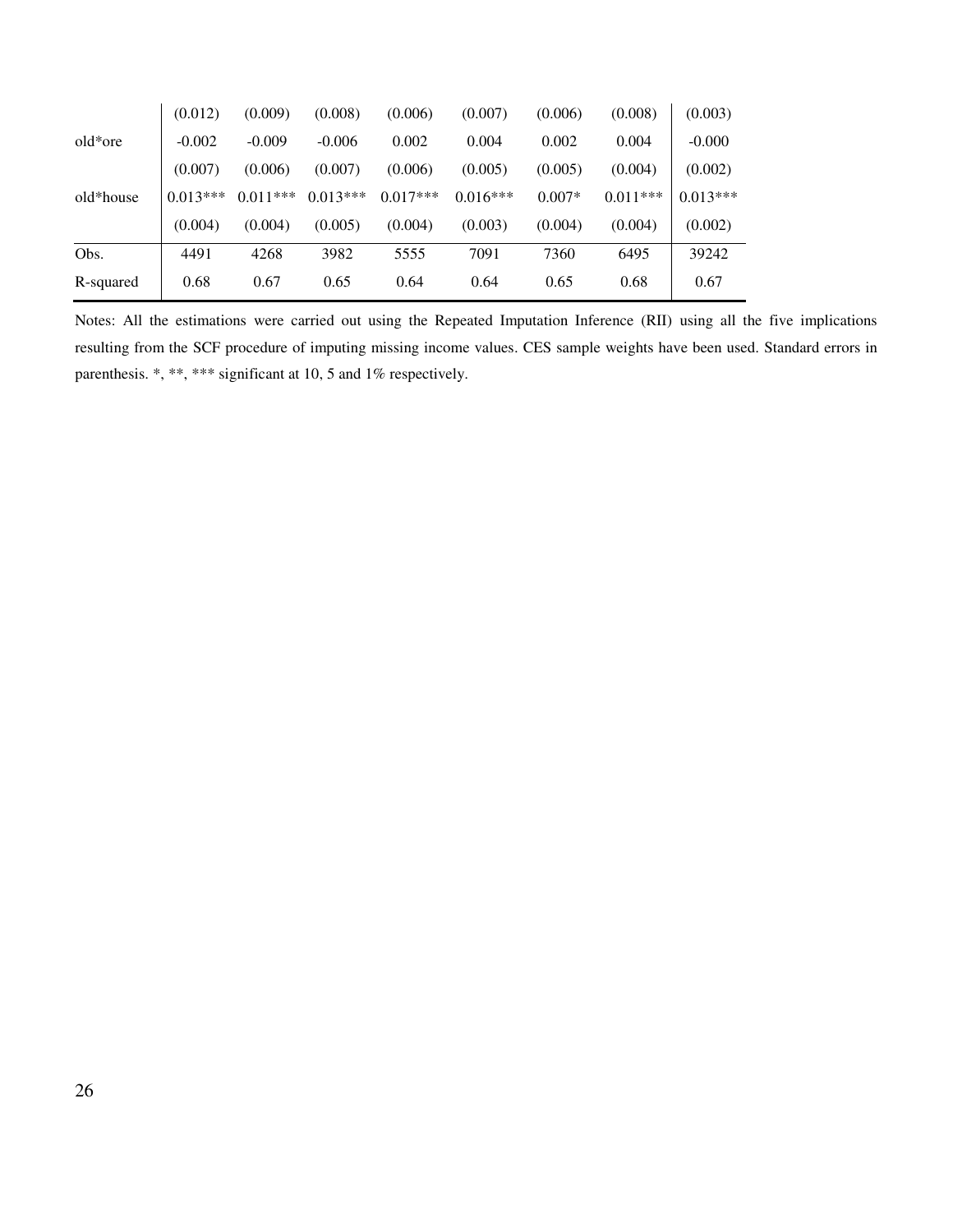| 7a. Dependent variable: total consumption |            |            |            |            |            |            |            |            |  |  |
|-------------------------------------------|------------|------------|------------|------------|------------|------------|------------|------------|--|--|
|                                           | 1989       | 1992       | 1995       | 1998       | 2001       | 2004       | 2007       | Pooled     |  |  |
| income                                    | $0.429***$ | $0.388***$ | $0.316***$ | $0.372***$ | $0.391***$ | $0.535***$ | $0.494***$ | $0.411***$ |  |  |
|                                           | (0.013)    | (0.017)    | (0.014)    | (0.013)    | (0.010)    | (0.010)    | (0.010)    | (0.005)    |  |  |
| fin                                       | 0.003      | 0.000      | $0.009**$  | $0.006**$  | 0.004      | $-0.002$   | $-0.002$   | $0.003***$ |  |  |
|                                           | (0.003)    | (0.004)    | (0.004)    | (0.003)    | (0.003)    | (0.002)    | (0.002)    | (0.001)    |  |  |
| nethre                                    | 0.004      | $0.012***$ | 0.007      | 0.004      | $0.009***$ | 0.005      | $0.006**$  | $0.007***$ |  |  |
|                                           | (0.003)    | (0.003)    | (0.004)    | (0.003)    | (0.003)    | (0.003)    | (0.003)    | (0.001)    |  |  |
| old*income                                | 0.003      | 0.003      | $-0.008$   | $-0.004$   | $-0.002$   | 0.006      | $-0.001$   | $-0.002$   |  |  |
|                                           | (0.008)    | (0.006)    | (0.008)    | (0.008)    | (0.007)    | (0.006)    | (0.006)    | (0.003)    |  |  |
| old*fin                                   | $-0.005$   | 0.001      | $-0.001$   | $-0.007$   | $-0.004$   | 0.005      | 0.008      | 0.000      |  |  |
|                                           | (0.007)    | (0.007)    | (0.006)    | (0.006)    | (0.006)    | (0.005)    | (0.006)    | (0.002)    |  |  |
| old*nethre                                | $-0.000$   | $0.012***$ | 0.009      | 0.009      | 0.005      | $-0.008*$  | $-0.003$   | $-0.000$   |  |  |
|                                           | (0.006)    | (0.003)    | (0.006)    | (0.006)    | (0.005)    | (0.005)    | (0.005)    | (0.002)    |  |  |
| Obs.                                      | 6811       | 6687       | 6302       | 8331       | 10770      | 12575      | 10904      | 62380      |  |  |
| R-squared                                 | 0.68       | 0.66       | 0.63       | 0.60       | 0.61       | 0.65       | 0.67       | 0.66       |  |  |

Table 7. Equation (4), two different dependent variables

7a. Dependent variable: non durables consumption

|            | 1989       | 1992       | 1995        | 1998       | 2001       | 2004       | 2007       | Pooled      |
|------------|------------|------------|-------------|------------|------------|------------|------------|-------------|
| income     | $0.397***$ | $0.374***$ | $0.313***$  | $0.374***$ | $0.389***$ | $0.522***$ | $0.507***$ | $0.404***$  |
|            | (0.013)    | (0.016)    | (0.014)     | (0.013)    | (0.010)    | (0.011)    | (0.011)    | (0.005)     |
| fin        | 0.003      | 0.005      | $0.010***$  | 0.003      | $0.008***$ | 0.002      | 0.002      | $0.006***$  |
|            | (0.003)    | (0.004)    | (0.004)     | (0.003)    | (0.003)    | (0.002)    | (0.003)    | (0.001)     |
| nethre     | 0.005      | $0.010***$ | 0.007       | $0.006*$   | $0.005*$   | $0.006**$  | $0.009***$ | $0.007***$  |
|            | (0.003)    | (0.004)    | (0.005)     | (0.003)    | (0.003)    | (0.003)    | (0.003)    | (0.001)     |
| old*income | $-0.007$   | $-0.014*$  | $-0.022***$ | $-0.016**$ | $-0.014**$ | $-0.011*$  | $-0.009$   | $-0.015***$ |
|            | (0.008)    | (0.007)    | (0.008)     | (0.008)    | (0.006)    | (0.006)    | (0.007)    | (0.003)     |
| old*fin    | $-0.012$   | $-0.002$   | $-0.005$    | $-0.009$   | $-0.012**$ | $-0.005$   | $-0.003$   | $-0.006**$  |
|            | (0.008)    | (0.007)    | (0.005)     | (0.005)    | (0.005)    | (0.005)    | (0.007)    | (0.002)     |
| old*nethre | $0.012*$   | 0.004      | $0.025***$  | $0.022***$ | $0.023***$ | $0.014***$ | $0.015***$ | $0.017***$  |
|            | (0.007)    | (0.006)    | (0.006)     | (0.005)    | (0.005)    | (0.006)    | (0.005)    | (0.002)     |
| Obs.       | 6811       | 6687       | 6302        | 8331       | 10770      | 12575      | 10904      | 62380       |
| R-squared  | 0.68       | 0.67       | 0.66        | 0.63       | 0.64       | 0.65       | 0.67       | 0.68        |